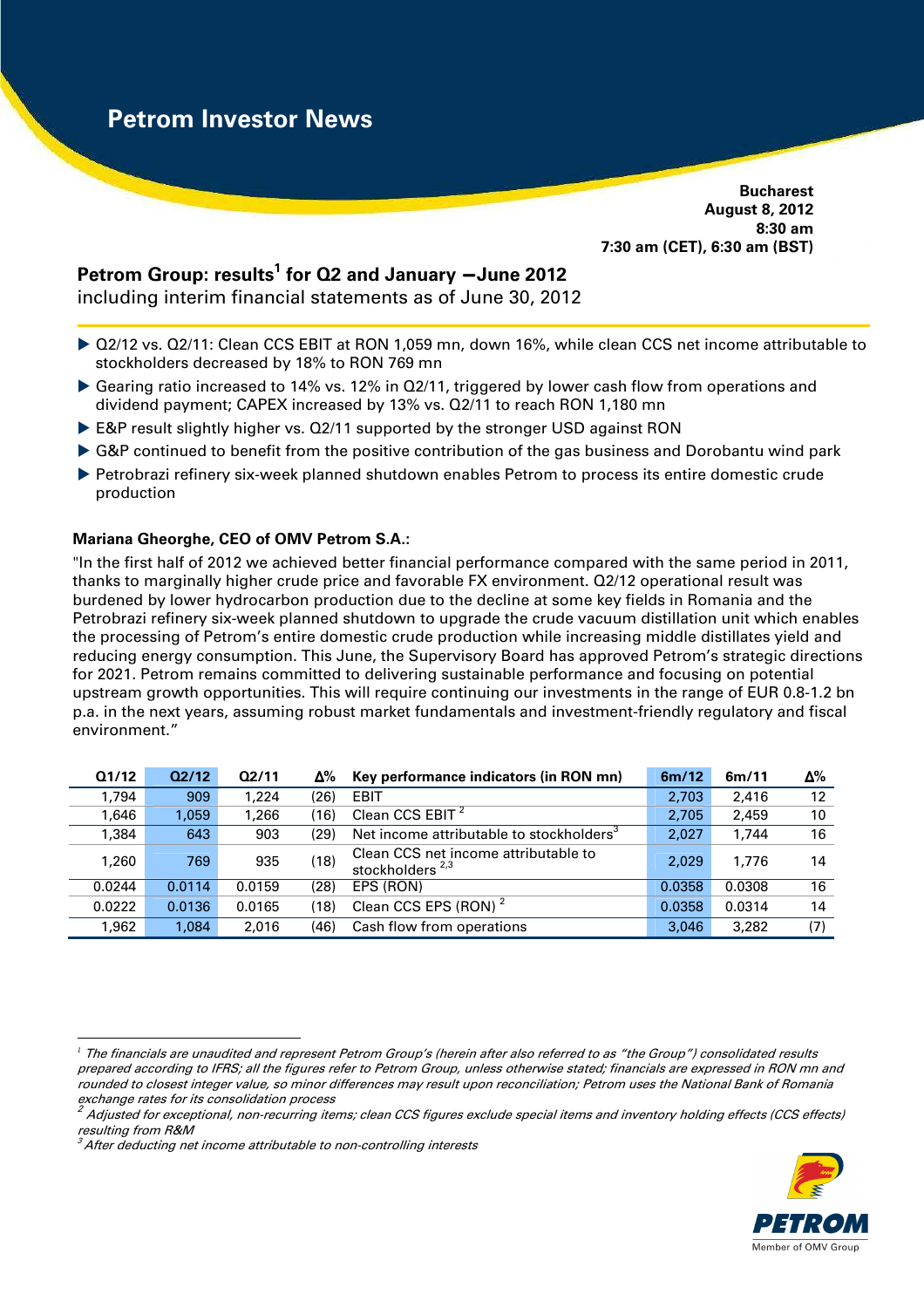## **Financial highlights**

| Q1/12                    | Q2/12  | Q2/11  | $\Delta\%$     | in RON mn                                                           | 6m/12  | 6m/11          | $\Delta\%$     |
|--------------------------|--------|--------|----------------|---------------------------------------------------------------------|--------|----------------|----------------|
| 6,005                    | 6,197  | 5,293  | 17             | Sales <sup>1</sup>                                                  | 12,202 | 10,271         | 19             |
| 1,704                    | 1,192  | 1,170  | $\overline{2}$ | EBIT E&P $2$                                                        | 2,896  | 2,431          | 19             |
| 136                      | 29     | (9)    | n.m.           | EBIT G&P                                                            | 165    | 24             | n.m.           |
| 86                       | (198)  | 57     | n.m.           | EBIT R&M                                                            | (111)  | 4              | n.m.           |
| (12)                     | (37)   | (11)   | 231            | EBIT Co&O                                                           | (49)   | (32)           | 51             |
| (121)                    | (78)   | 17     | n.m.           | Consolidation                                                       | (199)  | (11)           | n.m.           |
| 1,794                    | 909    | 1,224  | (26)           | <b>EBIT Group</b>                                                   | 2,703  | 2,416          | 12             |
|                          | (128)  | (86)   | 49             | Special items <sup>3</sup>                                          | (128)  | (192)          | (34)           |
|                          | (64)   | (5)    | n.m.           | thereof: Personnel and<br>restructuring                             | (64)   | (6)            | n.m.           |
| $\blacksquare$           |        | 0      | n.a.           | Unscheduled depreciation                                            |        | $\blacksquare$ | n.a.           |
| $\overline{\phantom{a}}$ |        | 0      | n.a.           | Asset disposal                                                      |        |                | n.a.           |
| $\overline{a}$           | (64)   | (81)   | (21)           | Other                                                               | (64)   | (187)          | (66)           |
| 147                      | (22)   | 44     | n.m.           | CCS effects: Inventory holding<br>gains/(losses)                    | 125    | 149            | (16)           |
| 1,704                    | 1,315  | 1,260  | 4              | Clean EBIT E&P <sup>2,4</sup>                                       | 3,019  | 2,521          | 20             |
| 136                      | 28     | (9)    | n.m.           | Clean EBIT G&P <sup>4</sup>                                         | 164    | 24             | n.m.           |
| (61)                     | (176)  | 9      | n.m.           | Clean CCS EBIT R&M <sup>4</sup>                                     | (237)  | (43)           | 450            |
| (12)                     | (30)   | (11)   | 175            | Clean EBIT Co&O <sup>4</sup>                                        | (42)   | (31)           | 37             |
| (121)                    | (78)   | 17     | n.m.           | Consolidation                                                       | (199)  | (11)           | n.m.           |
| 1,646                    | 1,059  | 1,266  | (16)           | Clean CCS EBIT <sup>4</sup>                                         | 2,705  | 2,459          | 10             |
| 1,655                    | 793    | 1,121  | (29)           | Income from ordinary activities                                     | 2,448  | 2,133          | 15             |
| 1,385                    | 643    | 903    | (29)           | Net income                                                          | 2,027  | 1,744          | 16             |
| 1,384                    | 643    | 903    | (29)           | Net income attributable to<br>stockholders <sup>5</sup>             | 2,027  | 1,744          | 16             |
| 1,260                    | 769    | 935    | (18)           | Clean CCS net income<br>attributable to stockholders <sup>4,5</sup> | 2,029  | 1,776          | 14             |
| 0.0244                   | 0.0114 | 0.0159 | (28)           | EPS (RON)                                                           | 0.0358 | 0.0308         | 16             |
| 0.0222                   | 0.0136 | 0.0165 | (18)           | Clean CCS EPS (RON)                                                 | 0.0358 | 0.0314         | 14             |
| 1,962                    | 1,084  | 2,016  | (46)           | Cash flow from operations                                           | 3,046  | 3,282          | (7)            |
| 0.0346                   | 0.0191 | 0.0356 | (46)           | CFPS (RON)                                                          | 0.0538 | 0.0579         | (7)            |
| 1,304                    | 3,109  | 2,364  | 32             | Net debt                                                            | 3,109  | 2,364          | 32             |
| 6                        | 14     | 12     | 20             | Gearing (%) <sup>6</sup>                                            | 14     | 12             | 20             |
| 1,148                    | 1,180  | 1,046  | 13             | Capital expenditures                                                | 2,328  | 1,680          | 39             |
|                          |        |        | n.a.           | ROFA (%)                                                            | 19.3   | 19.1           | $\mathbf{1}$   |
|                          |        |        | n.a.           | ROACE (%)                                                           | 17.0   | 17.8           | (5)            |
|                          |        |        | n.a.           | ROE (%)                                                             | 19.0   | 18.6           | $\overline{2}$ |
| 16                       | 19     | 19     | (2)            | Group tax rate (%)                                                  | 17     | 18             | (6)            |
| 22,366                   | 22,105 | 23,693 | (7)            | Petrom Group employees at<br>the end of the period                  | 22,105 | 23,693         | (7)            |

Figures in this and the following tables may not add up due to rounding differences.

 $^{\prime}$  Sales excluding petroleum excise tax

<sup>2</sup>Excluding intersegmental profit elimination shown in the line "Consolidation"

<sup>3</sup> Special items are added back or deducted from EBIT; for more details please refer to each specific segment<br><sup>4</sup> Adjusted for exceptional, non-recurring items; clean CCS figures exclude special items and inventory holdin effects) resulting from R&M

 $<sup>5</sup>$  After deducting net income attributable to non-controlling interests</sup>

 $6$  Net debt divided by equity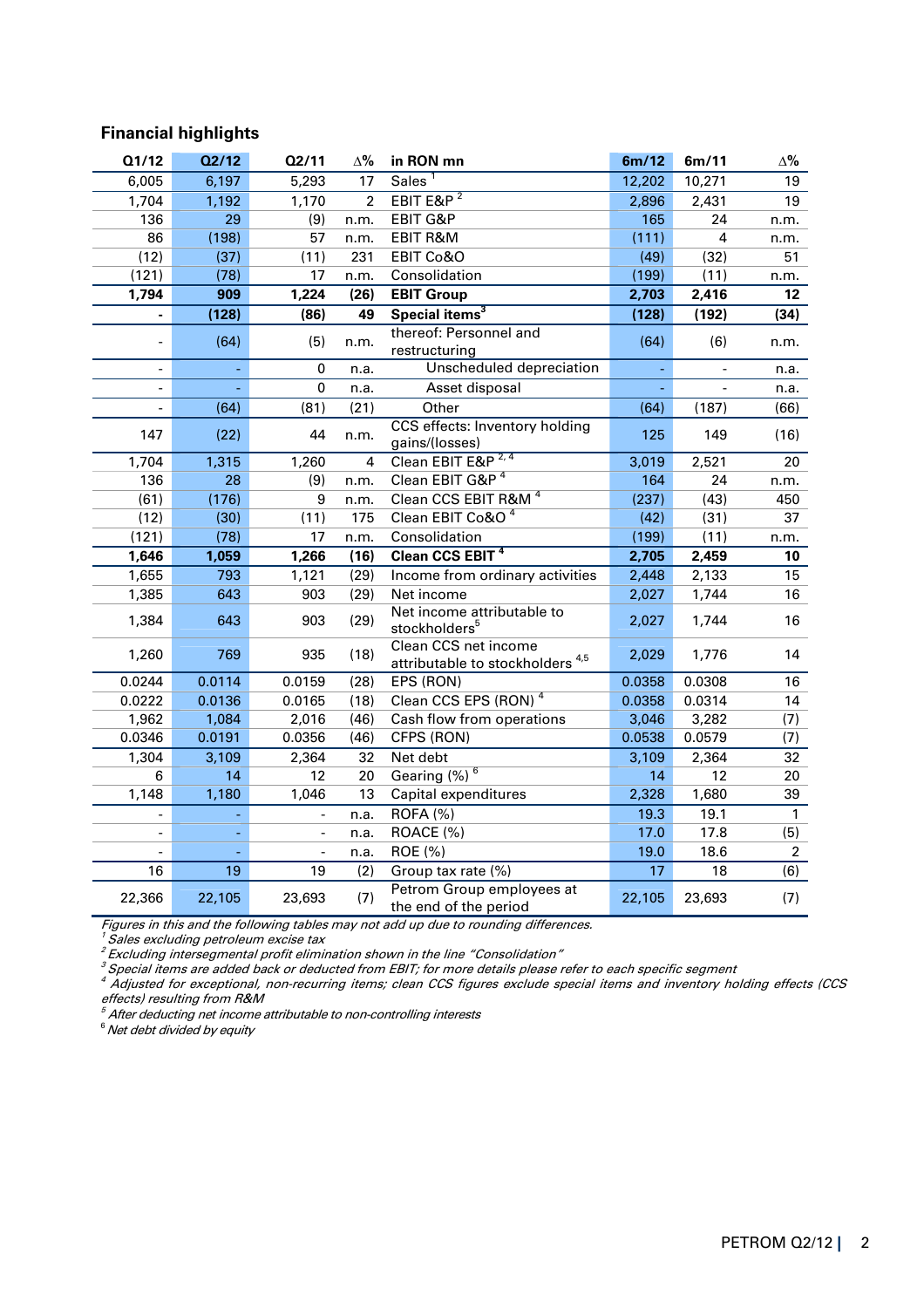## **Business segments**

| Q1/12   | Q2/12   | Q2/11   | Δ%             | in RON mn                                                                           | 6m/12   | 6m/11   | Δ%   |
|---------|---------|---------|----------------|-------------------------------------------------------------------------------------|---------|---------|------|
| 1,704   | 1,192   | 1,170   | $\overline{2}$ | EBIT <sup>1</sup>                                                                   | 2,896   | 2,431   | 19   |
| Ξ.      | (123)   | (89)    | 38             | Special items                                                                       | (123)   | (89)    | 38   |
| 1,704   | 1,315   | 1,260   | 4              | Clean EBIT $1$                                                                      | 3,019   | 2,521   | 20   |
|         |         |         |                |                                                                                     |         |         |      |
| Q1/12   | Q2/12   | Q2/11   | Δ%             | Key performance indicators                                                          | 6m/12   | 6m/11   | Δ%   |
| 16.71   | 16.57   | 16.98   | (2)            | Total hydrocarbon production (mn boe)                                               | 33.28   | 33.76   | (1)  |
| 184,000 | 182,000 | 187,000 | (2)            | Total hydrocarbon production (boe/day) <sup>2</sup>                                 | 183,000 | 187,000 | (2)  |
| 8.17    | 8.11    | 8.35    | (3)            | Crude oil and NGL production (mn bbl)                                               | 16.28   | 16.62   | (2)  |
| 1.31    | 1.30    | 1.32    | (2)            | Natural gas production (bcm)                                                        | 2.61    | 2.63    | (1)  |
| 46.21   | 45.80   | 46.66   | (2)            | Natural gas production (bcf)                                                        | 92.01   | 92.71   | (1)  |
| 117.49  | 106.71  | 114.21  | (7)            | Average Urals price (USD/bbl)                                                       | 112.28  | 108.29  | 4    |
| 98.33   | 92.50   | 95.72   | (3)            | Average Group realized crude price<br>(USD/bbl) <sup>3</sup>                        | 95.53   | 92.92   | 3    |
| 149.05  | 143.20  | 172.11  | (17)           | Average gas price for domestic<br>producers in Romania (USD/1,000 cbm) <sup>4</sup> | 146.18  | 165.95  | (12) |
| 267     | (9)     | 96      | n.m.           | Exploration expenditure (RON mn)                                                    | 259     | 210     | 23   |
| 18      | 81      | 205     | (60)           | Exploration expenses (RON mn)                                                       | 100     | 339     | (71) |
| 15.37   | 15.96   | 16.11   | (1)            | OPEX (USD/boe)                                                                      | 15.66   | 16.39   | (4)  |

## **Exploration and Production (E&P)**

1 Excluding intersegmental profit elimination;<sup>2</sup> Production figures in boe/day are rounded;<sup>3</sup> Realized price includes hedging result;  $^4$  For detailed information see G&P section on page 5

**Second quarter 2012 (Q2/12) vs. second quarter 2011 (Q2/11)** 

- **Clean result burdened by lower oil price and sales volumes, which were however offset by favorable FX development**
- **Group oil and gas production below Q2/11 due to lower production volumes in Romania**
- **Production costs in USD/boe decreased by 1% driven by stronger USD**

In Q2/12, results were mainly influenced by a less favorable crude price environment as the average Urals crude price reached USD 106.71/bbl, 7% below the Q2/11 level. The average realized crude price decreased by 3% to USD 92.50/bbl, reflecting lower losses from the hedging result.

Clean EBIT increased by 4% compared to Q2/11, to RON 1,315 mn, mainly driven by the favorable FX effect due to a stronger USD against RON, lower losses from hedging and lower exploration expenses. The result from hedging had a negative impact on EBIT of RON (68) mn (Q2/11: RON (134) mn). When accounting for special items, mostly restructuring charges, reported EBIT shows a 2% increase against Q2/11.

Group production costs in USD/boe decreased by 1% compared to Q2/11, mainly due to positive FX effects, which compensated for lower production volumes. In Romania, production costs in USD/boe also decreased by 2% compared to Q2/11, reaching USD 15.59/boe, as the favorable FX effect (stronger USD against RON) more than offset the lower production volumes effect and the increase in nominal production costs. When expressed in RON terms, production costs in Romania increased by 17% to RON 53.77/boe (Q2/11: RON 45.82/boe), mainly due to higher personnel expenses related to the finalization of the collective labour agreement negotiations in Q2/12 as well as lower production and higher service costs.

Exploration expenditure recorded a negative RON 9 mn due to the reclassification of one development well**.** Exploration expenses include the write-off of one exploration well (3700 Deep Moinesti) and were 60% lower compared to Q2/11 which included the impairment of Kultuk license costs in Kazakhstan.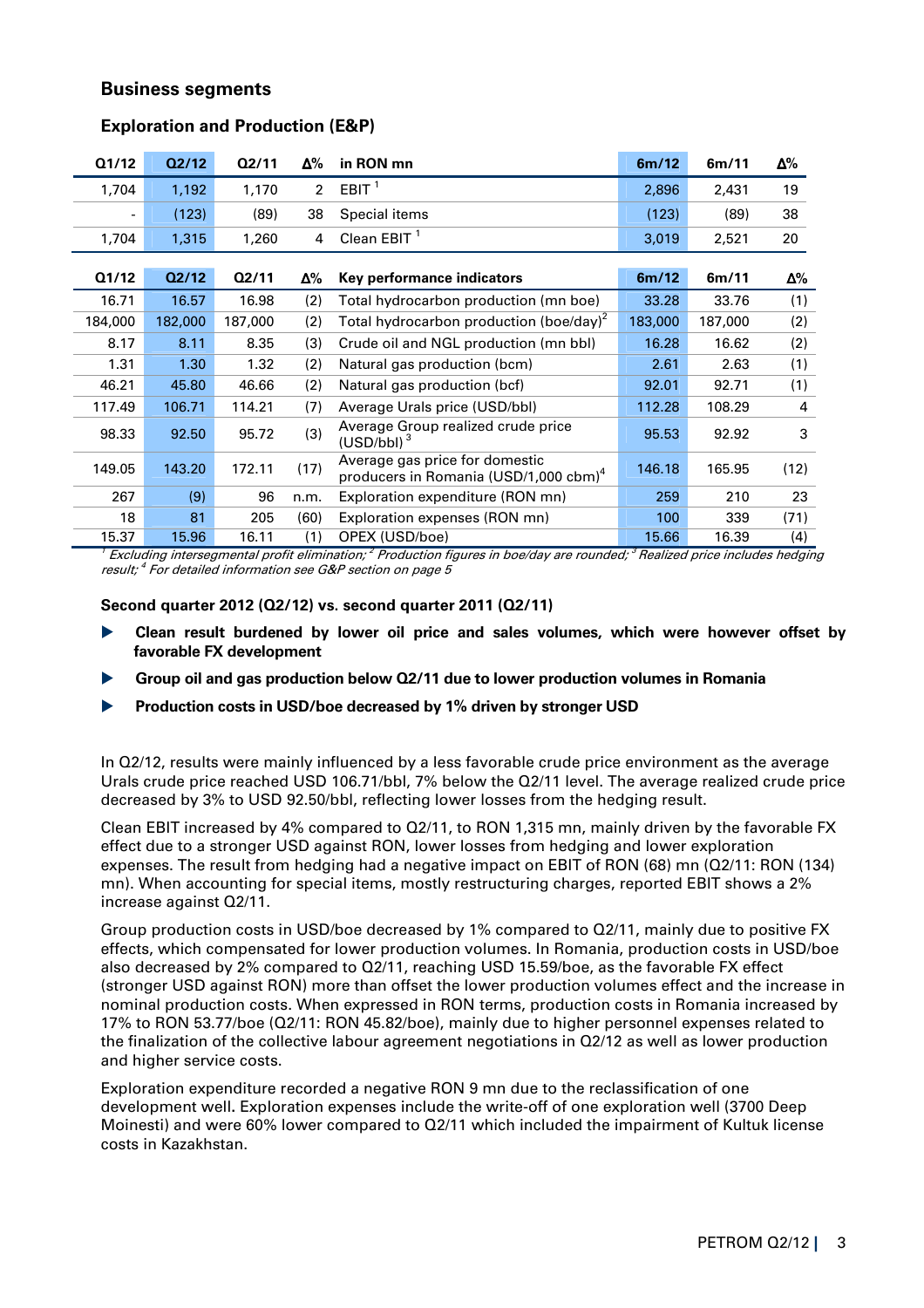Group oil, gas and NGL production in Q2/12 amounted to 16.6 mn boe, lower by 2% compared to Q2/11. In Romania, total oil, gas and NGL production dropped 3% to 15.4 mn boe. Domestic crude oil production was 7.2 mn bbl, 3% below the Q2/11 level, due to natural production decline in two key fields (Suplac and Videle). Domestic gas production reached 8.3 mn boe, down 2% compared to Q2/11 (8.5 mn boe), mainly due to the high decline in two key fields (Bulbuceni and Mamu). In Kazakhstan, in Q2/12 oil and gas production slightly increased compared to the same period of 2011, to 1.1 mn boe, mainly due to higher gas production in the Tasbulat and Turkmenoi fields and higher oil and gas production in Komsomolskoe. In Q2/12, the drilling program in Romania comprised 22 new wells, compared with 30 in Q2/11. Sales volumes decreased by 3% compared to Q2/11, broadly in line with the production decline.

## **Second quarter 2012 (Q2/12) vs. first quarter 2012 (Q1/12)**

Compared to Q1/12, clean EBIT decreased by 23%, mainly due to the lower oil price, lower oil sales, higher production costs and higher exploration expenses. The hedging result was RON (68) mn, an improvement on that recorded in Q1/12 (RON (159) mn). Reported EBIT is 30% below Q1/12 due to special charges, mainly related to restructuring charges. Despite the positive FX effect (USD stronger by 4% against RON), Group production costs in USD/boe increased by 4%, due to higher costs in Romania. Production costs in Romania, expressed in USD/boe, were 5% higher compared to Q1/12 mainly due to higher personnel costs. Domestic production costs expressed in RON/boe increased by 9%, to 53.77 RON/boe compared to 49.54 RON/boe in Q1/12 mainly due to higher personnel expenses related to the finalization of the collective labour agreement negotiations in Q2/12. Group oil, gas and NGL production decreased by 1% compared to Q1/12 due to reduced output in Romania despite higher production in Kazakhstan. Total oil, gas and NGL production in Romania was lower by 1 % compared to Q1/12. Sales volumes decreased by 4% compared to Q1/12 mainly as a result of the Petrobrazi refinery shutdown.

#### **January to June 2012 (6m/12) vs. January to June 2011 (6m/11)**

In 6m/12, results were driven by the favorable crude price environment as the average Urals crude price reached USD 112.28/bbl, 4% over 6m/11. The average realized crude price increased by only 3% to USD 95.53/bbl, reflecting the negative hedging result. Clean EBIT increased by 20% compared to 6m/11, mainly driven by the higher oil price and favorable FX effect (stronger USD against RON), partly offset by higher production costs and higher hedging losses. The result from hedging had a negative impact on EBIT amounting to RON (227) mn (6m/11: RON (189) mn). Reported EBIT included special items of RON (123) mn mainly relating to restructuring provisions.

Exploration expenditures increased by 23% compared to 6m/11, amounting to RON 259 mn, due to the drilling of the first deep offshore well in the Black Sea. In 6m/12, exploration expenses amounted to RON 100 mn, 71% lower compared to 6m/11 (RON 339 mn), which included the write-off of seven unsuccessful exploration wells (Romania) and the impairment of the Kultuk exploration license (Kazakhstan).

Group production costs in USD/boe were 4% lower compared to 6m/11, mainly due to the positive FX development (USD stronger by 14% against the RON). Production costs in Romania expressed in USD terms improved due to the stronger USD against RON to USD 15.26/boe in 6m/12 (USD 16.10/boe in 6m/11). These positive effects were counterbalanced by higher costs associated with production enhancement contracts (enhanced tariffs for incremental production), higher personnel costs, higher electricity costs and lower production volumes.

Group oil, gas and NGL production in 6m/12 amounted to 33.3 mn boe, lower by 1% compared to the same period of 2011. Total oil, gas and NGL production in Romania amounted to 31.0 mn boe, lower by 2% compared with the level in 6m/11. Crude oil production was 14.4 mn bbl, 2% lower than the level recorded in 6m/11, mainly due to harsh winter conditions in January and February 2012 and natural decline at key fields. Gas production reached 16.7 mn boe, lower by 1% compared to 6m/11, negatively influenced by harsh winter conditions and lower contribution from key fields. Oil and gas production in Kazakhstan increased by 4% compared to 6m/11 reaching 2.2 mn boe, mainly due to the gas production increase in TOC fields.

Sales volumes decreased by 1% compared to 6m/11, in line with the production decrease.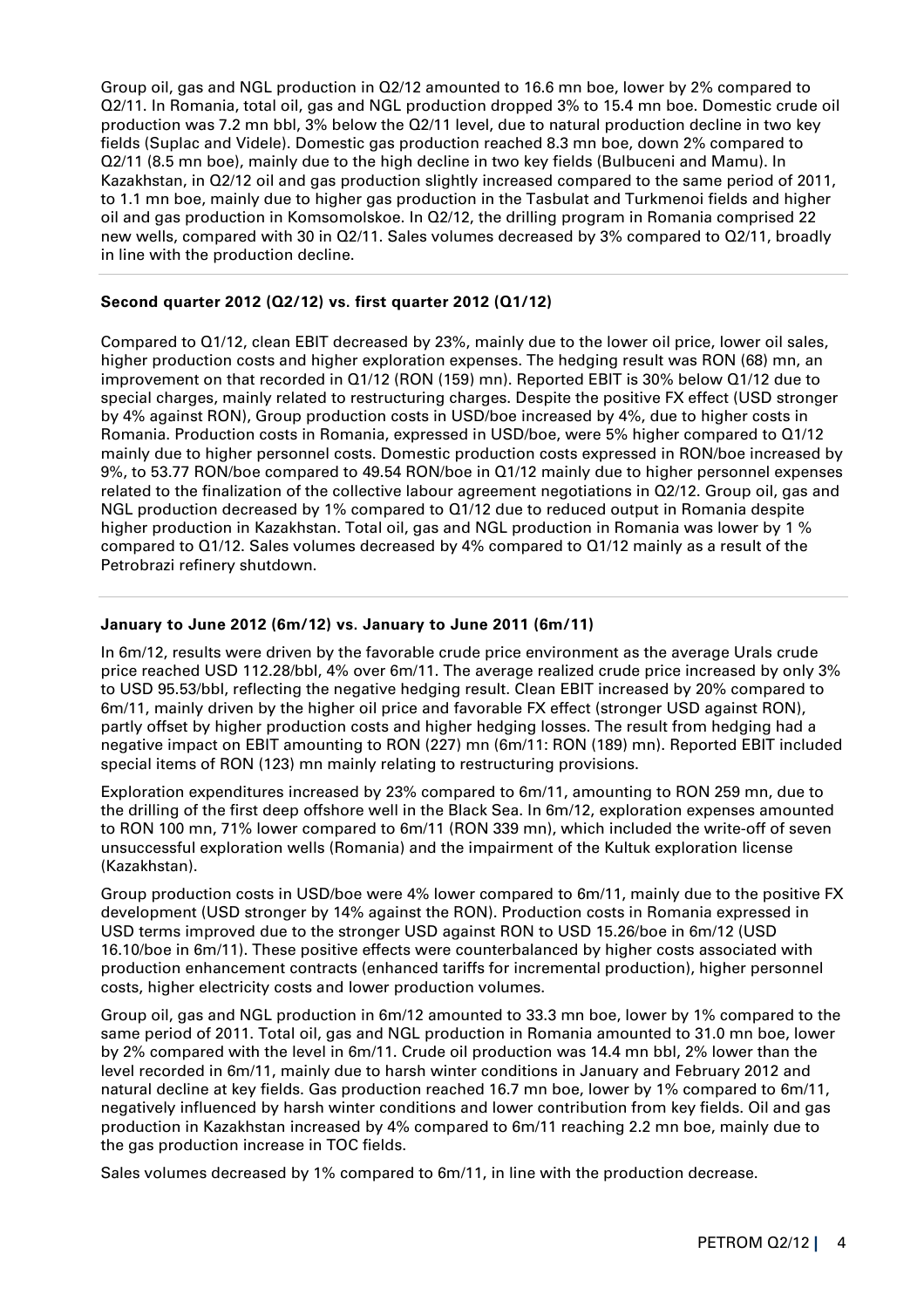| Q1/12                    | Q2/12 | Q2/11 | Δ%         | in RON mn                                                              | 6m/12 | 6m/11                    | Δ%       |
|--------------------------|-------|-------|------------|------------------------------------------------------------------------|-------|--------------------------|----------|
| 136                      | 29    | (9)   |            | n.m. EBIT                                                              | 165   | 24                       | n.m.     |
| $\overline{\phantom{a}}$ |       | -     | n.m.       | Special items                                                          |       | $\overline{\phantom{a}}$ | n.m.     |
| 136                      | 28    | (9)   | n.m.       | Clean EBIT                                                             | 164   | 24                       | n.m.     |
|                          |       |       |            |                                                                        |       |                          |          |
| Q1/12                    | Q2/12 | Q2/11 | $\Delta\%$ | Key performance indicators                                             | 6m/12 | 6m/11                    | Δ%       |
| 1,616                    | 1,026 | 1,112 | (7)        | Consolidated gas sales (mn cbm)                                        | 2,642 | 2,653                    | 0        |
| 17.3                     | 11.2  | 12.0  | (7)        | Consolidated gas sales (TWh)                                           | 28.5  | 28.5                     | 0        |
| 149                      | 143   | 172   | (17)       | Average gas price for domestic<br>producers in Romania (USD/1,000 cbm) | 146   | 166                      | (12)     |
| 495                      | 495   | 495   | 0          | Average gas price for domestic<br>producers in Romania (RON/1,000 cbm) | 495   | 495                      | $\Omega$ |
| 497                      | 458   | 415   | 10         | Import gas price $(USD/1,000 \text{ cbm})^T$                           | 487   | 406                      | 20       |

## **Gas and Power (G&P)**

 $^\tau$  The actual import gas prices published retrospectively by ANRE on a monthly basis are presented in the table. As of the date of this report, the latest available data is for April 2012, hence the Q2/12 and 6m/12 figures are Petrom's estimates.

#### **Second quarter 2012 (Q2/12) vs. second quarter 2011 (Q2/11)**

- **Consolidated gas sales volumes 7% lower than in Q2/11 mainly due to lower gas demand**
- **EBIT substantially increased compared to Q2/11 mainly due to positive contribution from wind power park and better terms for domestic gas sales**
- **Brazi power plant started commercial operation on August 1**

In Q2/12, estimated natural gas consumption in Romania decreased by 4% as compared to the same period of the previous year due to lower industry demand. Petrom's consolidated gas sales volumes decreased by 7%, mainly due to weaker gas demand and lower domestic gas quantities available for sale.

Clean EBIT generated by the G&P business in Q2/12 substantially increased compared to Q2/11, driven by better terms for domestic gas sales and favorable changes in bad debt provisions due to improved management of receivables. In addition, the Dorobantu wind park, put on stream in Q4/11, had a positive contribution.

The domestic gas price recognized by ANRE remained unchanged at RON 495/1,000 cbm (or the equivalent RON 45.71/MWh). The actual import price published by ANRE for April 2012 (latest available data), was USD 458/1,000 cbm (or the equivalent RON 144.04/MWh).

In Q2/12, the average import quota set by ANRE for the non-household sector stood at 23% (with a maximum of 30% in April), while in Q2/11 the import quota for the Romanian gas market averaged 18% (with a maximum of 22% in June).

In Q2/12, all cleaning works were completed at the Brazi power plant and performance testing was undergone. A reliability test run was performed in July and the power plant started commercial operation on August 1.

Petrom received 38,733 green certificates for the net electrical output of 0.02 TWh generated by the Dorobantu wind park which were mainly used to cover the regulated quota for the electricity supply of Petrom Group.

In line with management's decision to exit the chemicals business, Petrom continued the closure of Doljchim and made further progress with the dismantling and decontamination of the plant in compliance with European environmental and safety standards.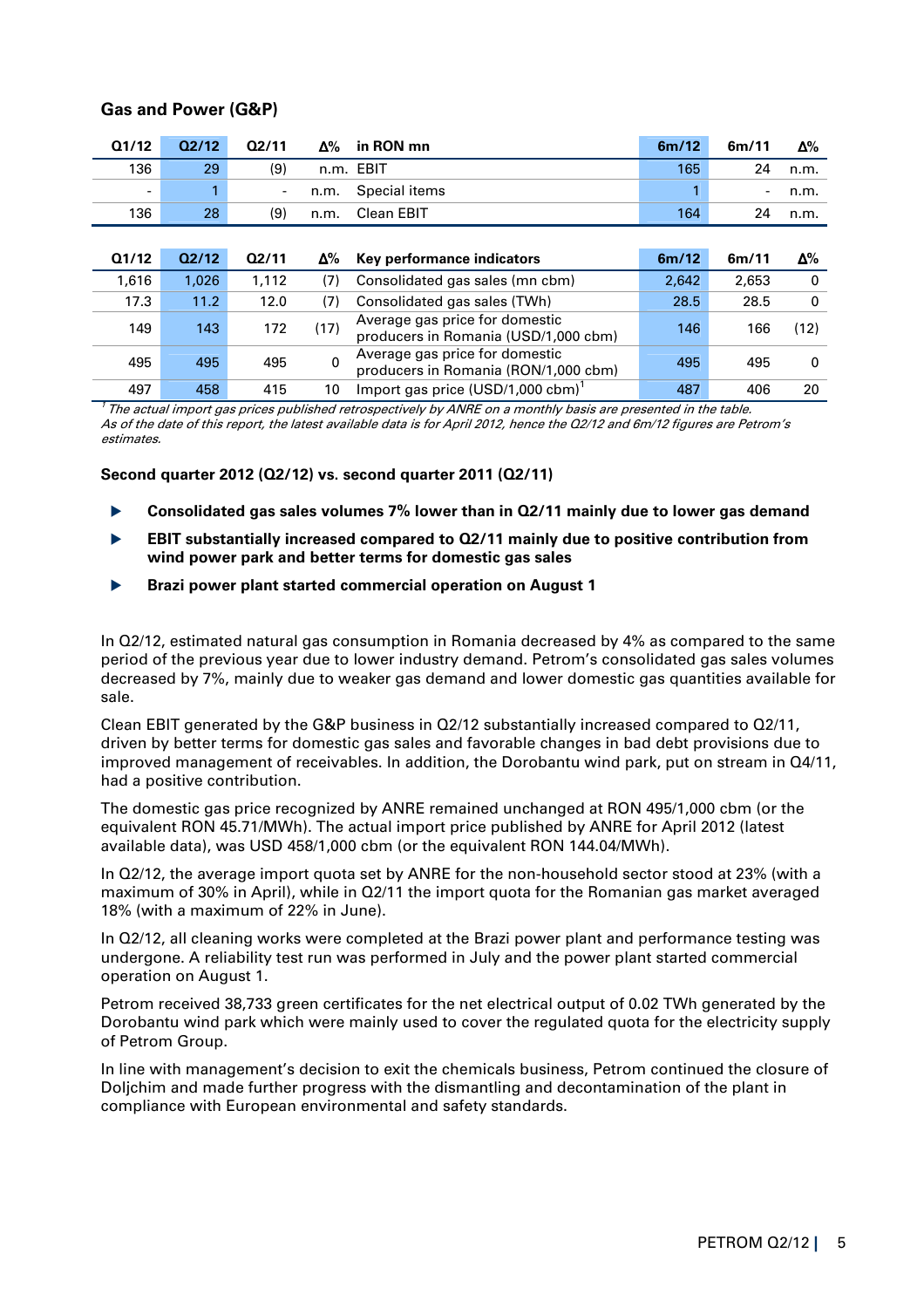## **Second quarter 2012 (Q2/12) vs. first quarter 2012 (Q1/12)**

Compared to Q1/12, clean EBIT decreased by 80%, mainly due to seasonally lower gas sales volumes and margins. Petrom's consolidated gas sales volumes decreased by 36%, while estimated Romanian total consumption decreased by 51% compared to Q1/12. The lower than market decrease of Petrom gas sales quantities reflects the Group's customer profile – mainly large customers supplying mostly domestic gas from Petrom. The net electrical output of the Dorobantu wind park seasonally decreased by 37% in Q2/12 as compared to Q1/12, which led to a 37% decrease in the number of green certificates received by Petrom.

## **January to June 2012 (6m/12) vs. January to June 2011 (6m/11)**

In 6m/12, Petrom's consolidated gas sales were broadly in line with 6m/11, while estimated total gas consumption in Romania decreased by 3%.

At the end of June 2012, total volume of natural gas in storage owned by Petrom amounted to 220 mn cbm compared to 232 mn cbm at the end of June 2011.

Clean EBIT generated by the G&P business significantly increased as compared to 6m/11, driven by better terms for domestic gas sales, higher gas quantities extracted from storage in Q1/12 and favorable changes in bad debt provisions due to improved management of receivables. In addition, the Dorobantu wind park, put on stream in Q4/11, had a positive contribution. In 6m/12, the net electrical output of Dorobantu reached 0.05 TWh, for which Petrom received 100,496 green certificates.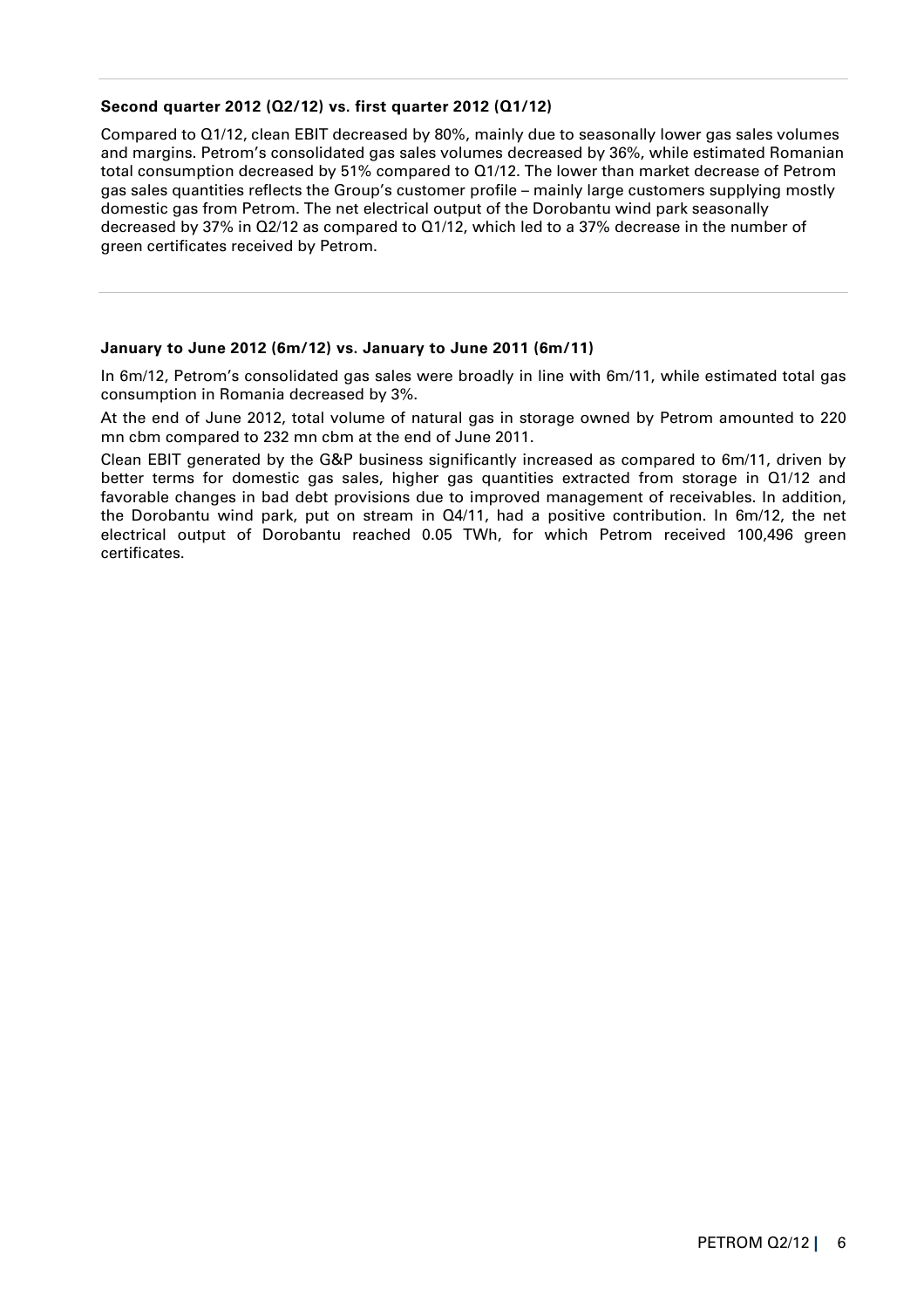| Q1/12          | Q2/12 | Q2/11 |      | $\Delta\%$ in RON mn                                         | 6m/12 | 6m/11 | $\Delta\%$ |
|----------------|-------|-------|------|--------------------------------------------------------------|-------|-------|------------|
| 86             | (198) | 57    |      | n.m. EBIT                                                    | (111) | 4     | n.m.       |
| $\blacksquare$ | ۰     |       |      | n.m. Special items                                           |       | (102) | n.m.       |
| 147            | (22)  | 44    | n.m. | CCS effect: Inventory holding<br>gains/(losses) <sup>1</sup> | 125   | 149   | (16)       |
| (61)           | (176) | 9     |      | n.m. Clean CCS EBIT <sup>1</sup>                             | (237) | (43)  | 450        |

| Q1/12  | Q2/12 | 02/11  | $\Delta\%$ | Key performance indicators                          | 6m/12  | 6m/11  | Δ%   |
|--------|-------|--------|------------|-----------------------------------------------------|--------|--------|------|
| (3.58) | 1.16  | (1.39) | n.m.       | Indicator refining margin (USD/bbl) <sup>2</sup>    | (1.28) | (1.13) | 14   |
| 0.93   | 0.51  | 0.99   | (49)       | Refining input (mn t) $3$                           | 1.44   | 1.95   | (27) |
| 79     | 43    | 83     | (48)       | Refinery utilization rate (%)                       | 61     | 82     | (26) |
| 0.82   | 0.59  | 0.94   | (37)       | Refining output (mn t) $4$                          | 1.41   | 1.85   | (24) |
| 1.14   | 1.20  | 1.30   | (8)        | Total refined product sales (mn t) <sup>5</sup>     | 2.34   | 2.45   | (4)  |
| 0.80   | 0.97  | 0.97   |            | thereof Marketing sales volumes (mn t) <sup>6</sup> | 1.77   | 1.83   | (3)  |
| 792    | 797   | 794    | 0          | Marketing retail stations                           | 797    | 794    | 0    |

 $^{\prime}$ Current cost of supply (CCS); Clean CCS EBIT eliminates special items and inventory holding gains/losses (CCS effects) resulting from R&M

 $^2$  The indicator refining margin is based on the international quotations for products [Augusta] and Urals crude and a standard yield set typical for Petrom's refineries until 2010. As of Q1/11 the indicator has been adapted to reflect the planned closure of the Arpechim refinery and the changes in the yield structure. Prior periods have not been restated

 $\,{}^{3}$  Figure includes crude and semi-finished products, in line with OMV Group reporting standard

4 Represents Refining sales volumes excluding traded goods sourced externally by Refining

 $^{\mathrm{5}}$  Includes all products sold by Petrom Group

 $^6$  Excludes export sales which are included in total refined product sales

#### **Second quarter 2012 (Q2/12) vs. second quarter 2011 (Q2/11)**

- **Petrobrazi refinery six-week planned shutdown impacted R&M performance**
- **Improved refining margin indicator on the back of better product cracks**
- **Marketing business burdened by challenging market conditions in the region with impact on retail volumes and margin**

In Q2/12, clean CCS EBIT was mainly affected by the six-week-long planned refinery shutdown and one-time costs which were only partially offset by improved refining margins, as well as slightly improved commercial margins. The decreasing crude oil price and product quotations over the running period contributed to CCS losses of RON 22 mn, resulting in a negative reported EBIT of RON (198) mn.

The indicator refining margin was USD 1.16/ bbl in Q2/12, exceeding the Q2/11 level of USD (1.39)/ bbl. The overall refining margin level improved due to higher product quotations, however this could not be fully exploited due to the Petrobrazi refinery six-week-long shutdown. As a result of the latter, the utilization rate recorded only 43% (83% in Q2/11). Due to the refinery shutdown, the total quantity of refining input in Q2/12 was almost half compared to the level recorded in Q2/11 while total refining output in Q2/12 was 37% lower compared to Q2/11. Total refined product sales dropped 8%, due to lower exports.

Total group marketing sales volumes in Q2/12 stood at 973 kt, 1% above Q2/11. Group retail sales amounted to 65% of total group marketing sales and were broadly in line with the Q2/11 level. At Group level, commercial sales were above the same quarter last year in diesel and bitumen while gasoline, jet and LPG saw lower volumes as a result of the refining shutdown.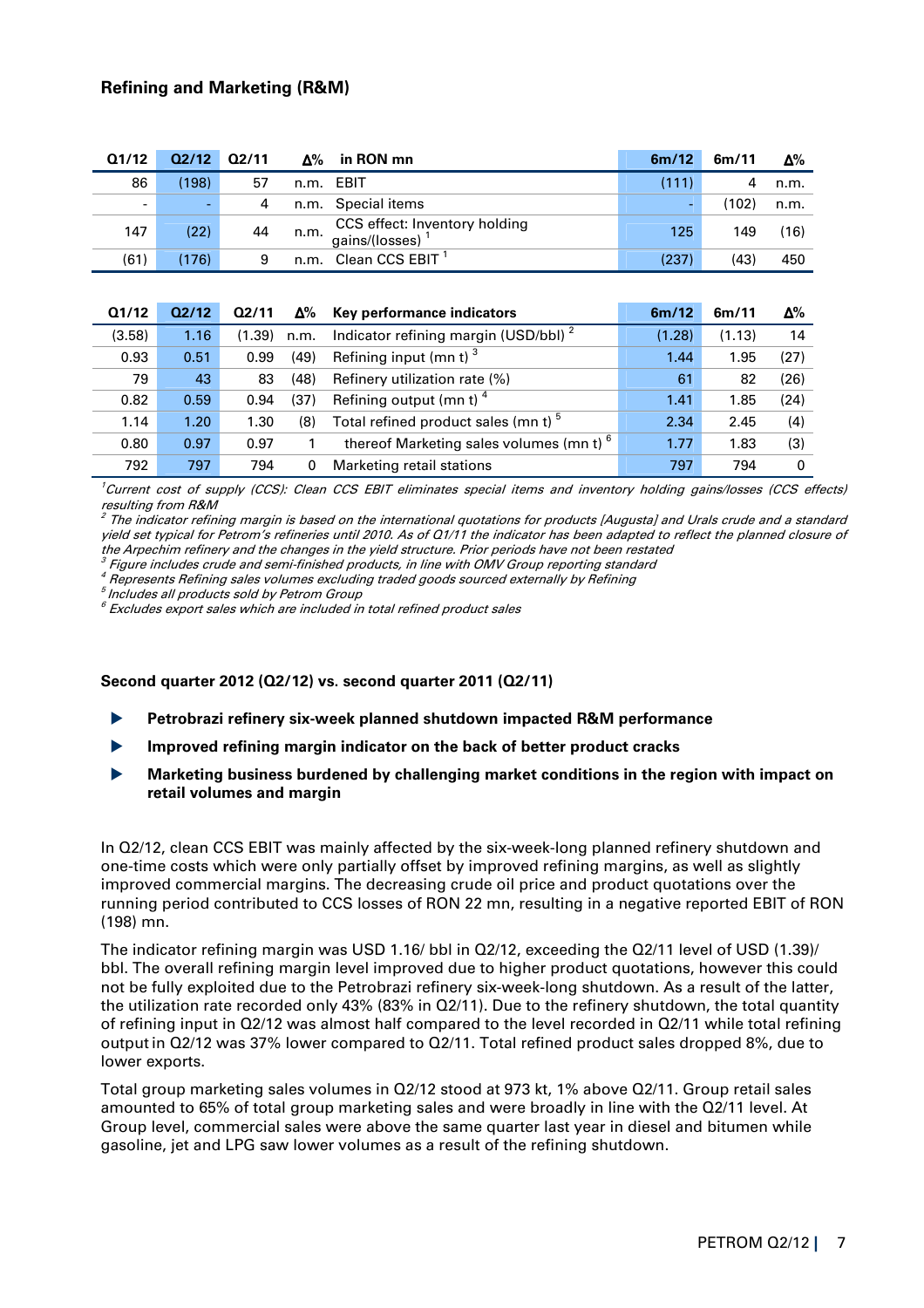## **Second quarter 2012 (Q2/12) vs. first quarter 2012 (Q1/12)**

Compared to Q1/12, clean CCS EBIT decreased mainly due to the planned shutdown of the Petrobrazi refinery in Q2/12 as well as one-off costs. Moreover, the shutdown also prevented the refinery from benefiting from the strong recovery of refining margins compared to the previous quarter of the year, with both higher cracks for all products and a lower crude price.

The marketing business result improved in Q2/12 on the back of better crude price environment as well as seasonally higher demand, while in Q1/12 the demand was affected by extreme weather conditions in the first two months of the year in Romania, Bulgaria and Serbia.

#### **January to June 2012 (6m/12) vs. January to June 2011 (6m/11)**

Clean CCS EBIT was below 6m/11 mainly affected by the impact of the Petrobrazi shutdown on both margins and costs together with lower demand in Q1/12 due to extreme bad weather conditions as well as a challenging price environment.

The indicator refining margin was slightly lower than in 6m/11 as the higher gasoline and middle distillates cracks were fully offset by higher crude prices.

The utilization rate at the Petrobrazi refinery stood at 61% compared to 82% in 6m/11 due to the scheduled refinery shutdown and lower demand in Q1/12.

Total marketing sales volumes decreased by 3% compared to 6m/11. In retail, total sales volumes were 3% lower against 6m/11, mostly due to harsh winter conditions in the first two months and subdued demand given the high oil price environment. The commercial sales volume came in 3% lower than in 6m/11, mainly due to lower LPG, HFO and jet sales.

The clean marketing result decreased significantly compared to 6m/11 due to the difficult market environment which burdened retail margins and volumes.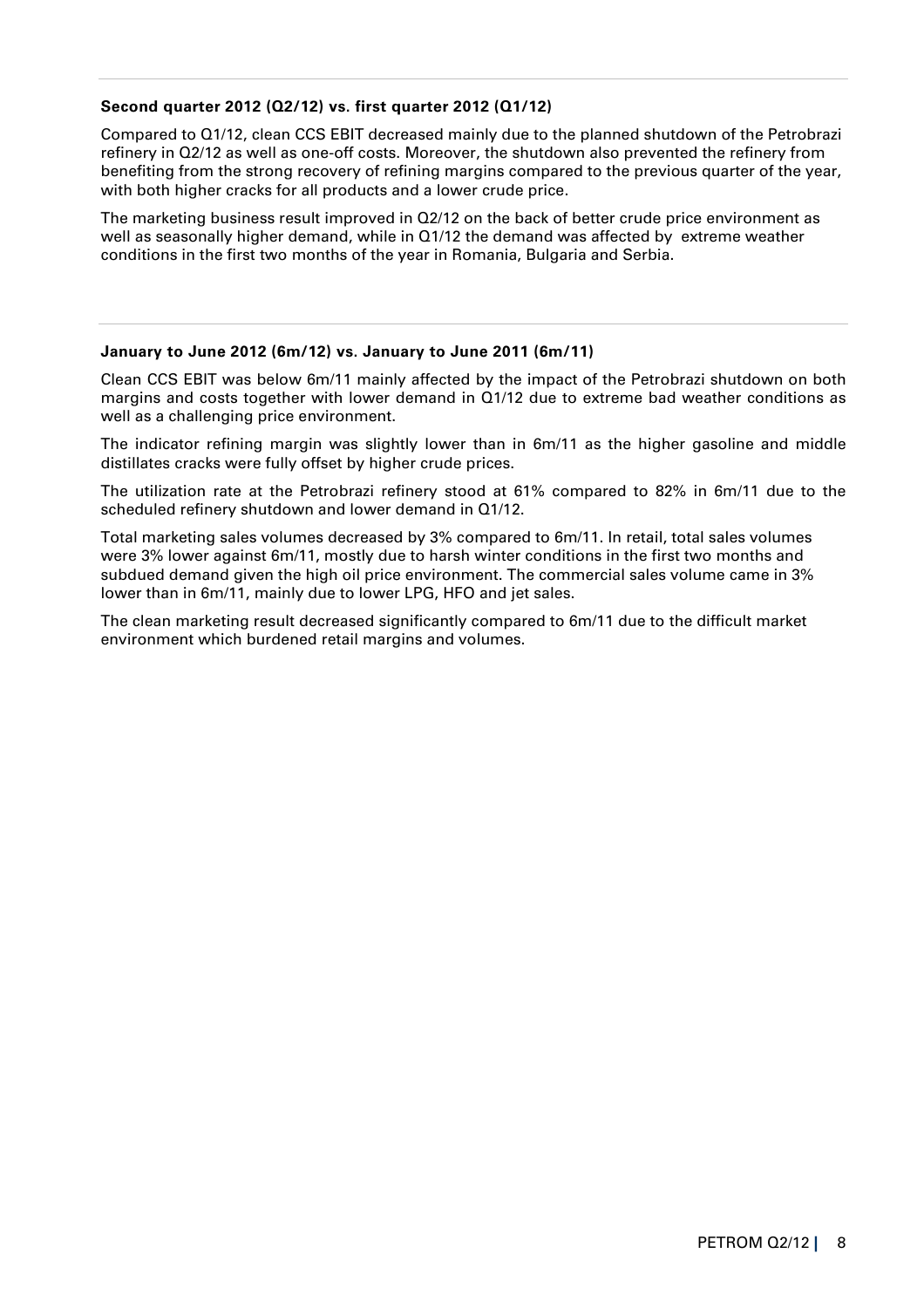## **Outlook 2012**

### **Market environment**

For 2012, we expect the average Brent oil price to be above USD 100/bbl and the Brent-Urals spread to remain tight. Based on the provisions of new electricity and gas law, the Romanian Energy Regulatory Authority published a roadmap for the gradual phasing out of regulated gas and electricity prices. For gas, the deadlines are end of 2014 for the non-household sector and end of 2018 for households. For electricity, the deadlines are December 2013 for the industry consumers and December 2017 for households. As stated by the Romanian authorities in the last Letter of Intent to the IMF, the Government envisages the preparation (in consultation with the oil and gas industry) of a draft package of tax, royalty and regulatory measures for the oil and gas sector by end-2012. So far, there are no specific measures to be reported. Refining margins, after the improvement recorded in Q2/12, are expected to deteriorate as crude prices recover from recent lows. Marketing margins and volumes will be further challenged by high crude price levels and the volatile economic environment in our operating region.

## **Group**

- For 2012, Petrom entered into oil price swaps, locking in a Brent price of USD 101.0/bbl for a production volume of 30,000 bbl/d, which will expire at the end of the year
- OMV Petrom S.A. investment budget for 2012 amounts to RON 5.2 bn
- Strive for high HSEQ standards and to continue reducing the lost-time injury rate
- Focus on growth opportunities and identify performance improvement initiatives

#### **Exploration & Production**

- Further progress several field redevelopment projects, focusing on drilling, workovers, water and steam injection, to ensure production stability in Romania
- Black Sea Romania: proceed with further evaluation and additional appraisal work required to indicate if the deep offshore gas discovery Domino-1 is commercially recoverable; start acquisition of additional 3D seismic data in the Neptun offshore block
- Progress the appraisal drilling of the Totea field, which might confirm the most important onshore gas discovery in Romania in the past six years
- Further optimize gas production systems and modernize facilities and equipment in selected major fields
- $\blacktriangleright$  Kazakhstan: pursue stabilization of production volumes at the Komsomolskoe field; redevelopment plan in the TOC fields (Tasbulat, Aktas, Turkmenoi), expected to contribute to the increase of production

#### **Gas & Power**

- Gas business focus to consolidate market share and further increase performance
- Commercial operations at the Brazi power plant started in August; we do not expect a material contribution from it this year

## **Refining & Marketing**

- Following the upgrade of the crude vacuum distillation unit in  $Q2/12$ , starting  $Q3/12$ , Petrobrazi refinery capacity stands at 4.2 mn t/y (previously 4.5 mn t/y), allowing it to process 100% of Petrom's Romanian crude production while improving refinery utilization and product yields
- Completed construction at Isalnita terminal (capacity of approx. 11,000 cbm) and operations expected by end of 2012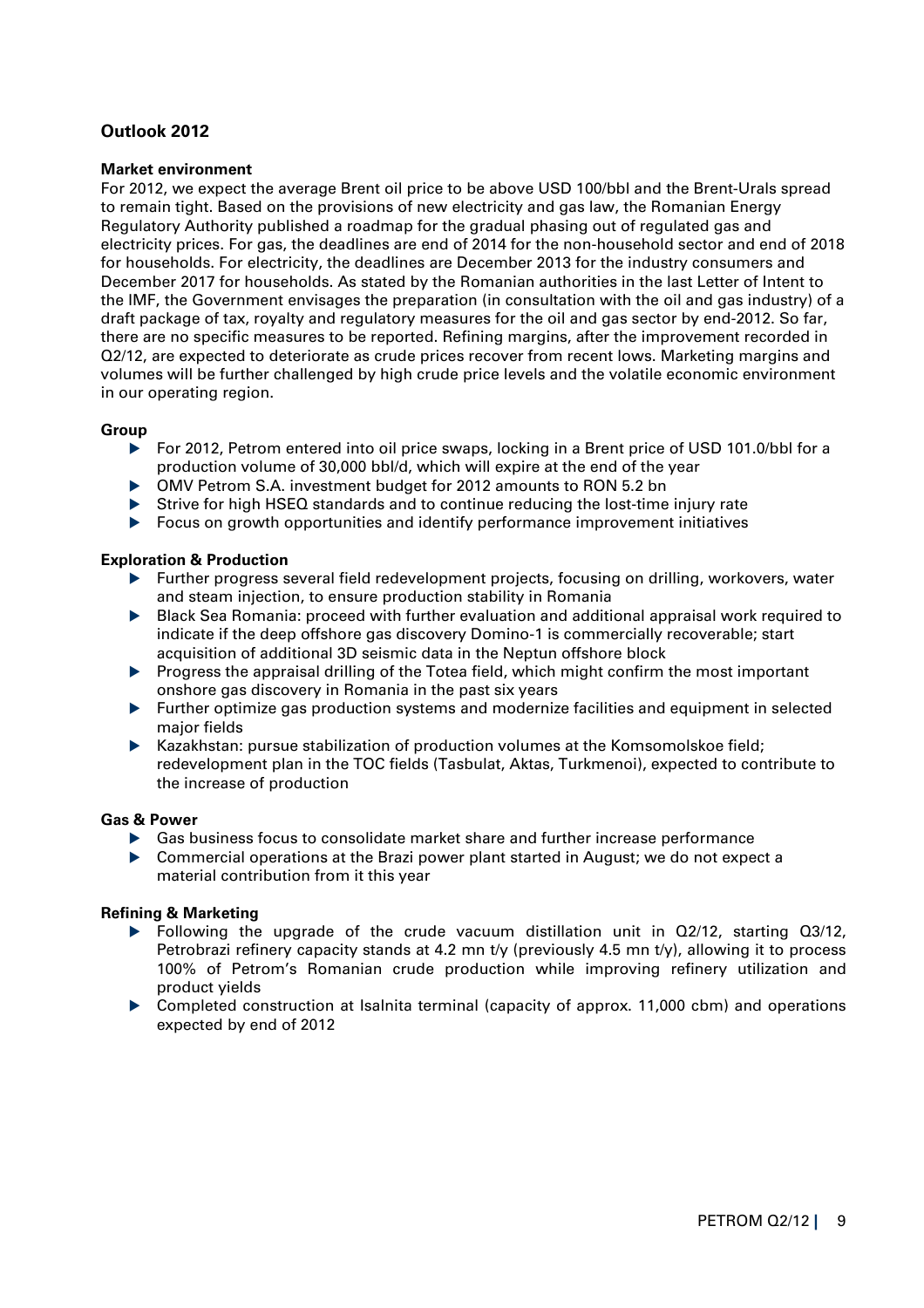## **Group financial statements and notes**

#### **(condensed, unaudited)**

#### **Legal principles and general accounting policies**

The interim condensed consolidated financial statements for the six months ended June 30, 2012 have been prepared in accordance with IAS 34 Interim Financial Statements.

The interim condensed consolidated financial statements do not include all the information and disclosures required in the annual financial statements, and should be read in conjunction with the Group's annual financial statements as of December 31, 2011.

The accounting policies adopted in preparation of the interim condensed consolidated financial statements are consistent with those followed in preparation of the Group's annual financial statements for the year ended December 31, 2011. The valuation methods in effect on December 31, 2011, remain unchanged. The detailed structure of the consolidated companies in Petrom Group at June 30, 2012 is presented in the Appendix 1 to the current report.

The interim consolidated financial statements for 6m/12 are unaudited and an external review by an auditor was not performed.

#### **Changes in the consolidated Group**

During Q2/12, there was no change in the consolidated Group structure.

#### **Seasonality and cyclicality**

Seasonality is of particular significance in G&P and R&M; for details please refer to the relevant section in the business segments.

In addition to the interim financial statements and notes, further information on main factors affecting the interim financial statements as of June 30, 2012, is given as part of the description of Petrom Group's business segments performance.

#### **Exchange rates**

Petrom uses the National Bank of Romania (NBR) exchange rates in its consolidation process. Income statements of subsidiaries are translated to RON using average exchange rates published by the National Bank of Romania, detailed below.

Statements of the financial position of foreign subsidiaries are translated to RON using the closing rate method based on exchange rates published by the National Bank of Romania, detailed below.

| Q1/12 | Q2/12 | Q2/11 | $\Delta\%$ NBR FX rates    | 6m/12 | 6m/11 | Δ% |
|-------|-------|-------|----------------------------|-------|-------|----|
| 4.353 | 4.425 | 4.133 | Average EUR/RON FX rate    | 4.389 | 4.179 | -5 |
| 3.319 | 3.451 | 2.872 | 20 Average USD/RON FX rate | 3.384 | 2.981 | 14 |
| 4.379 | 4.449 | 4.216 | 6 Closing EUR/RON FX rate  | 4.449 | 4.216 | -6 |
| 3.281 | 3.536 | 2.927 | 21 Closing USD/RON FX rate | 3.536 | 2.927 | 21 |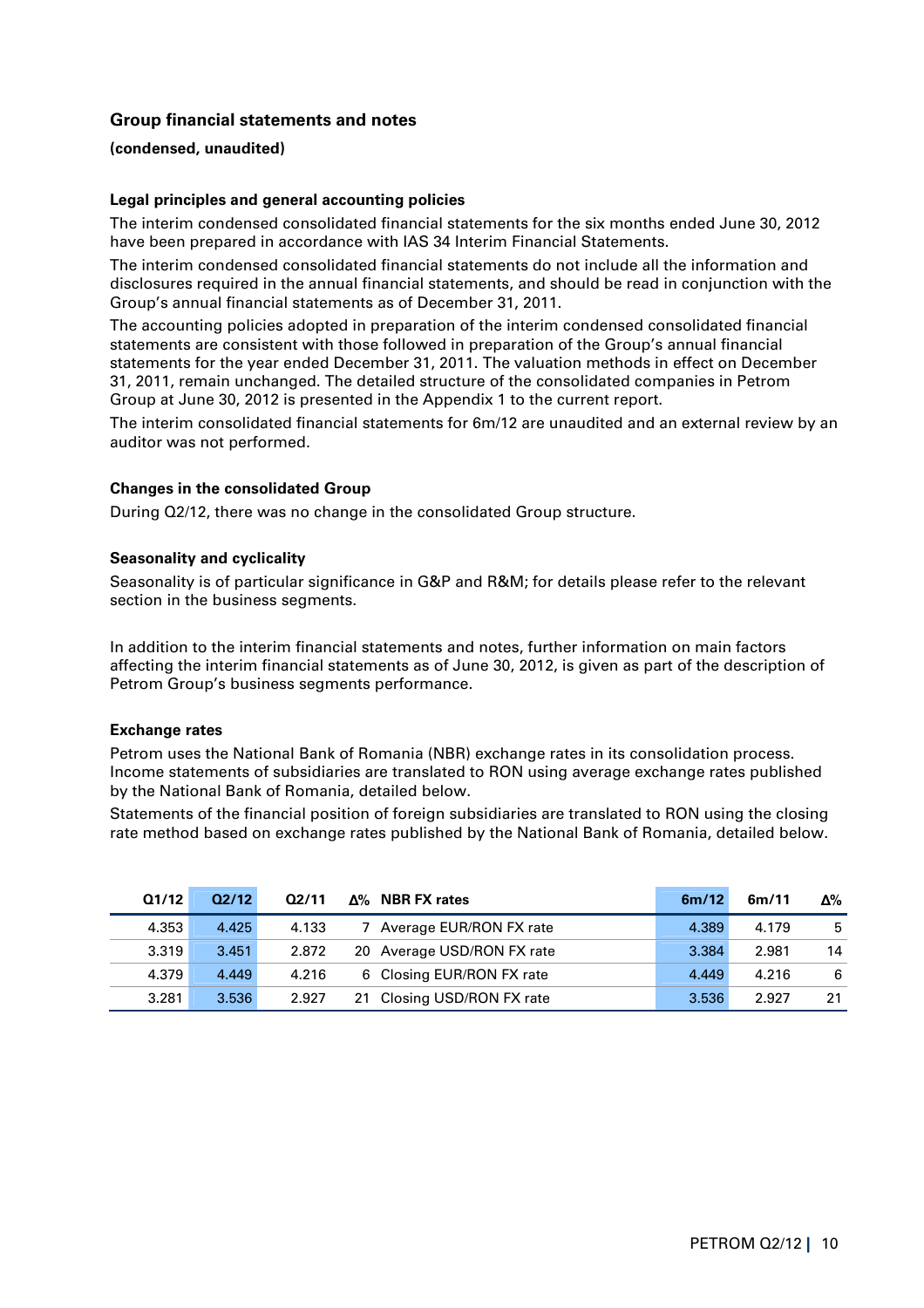|  |  | Income statement (unaudited) |
|--|--|------------------------------|
|--|--|------------------------------|

| Q1/12      | Q2/12      | Q2/11    | <b>Consolidated statement of income</b><br>(in RON mn) | 6m/12      | 6m/11       |
|------------|------------|----------|--------------------------------------------------------|------------|-------------|
| 6,004.99   | 6,196.99   | 5,292.99 | Sales revenues                                         | 12,201.98  | 10,271.08   |
| (193.80)   | (157.59)   | (124.10) | Direct selling expenses                                | (351.39)   | (270.01)    |
| (3,570.36) | (4,479.55) |          | (3.276.41) Production costs of sales                   | (8.049.91) | (6, 237.48) |
| 2,240.83   | 1,559.85   |          | 1,892.48 Gross profit                                  | 3,800.68   | 3,763.59    |
| 37.16      | 42.49      |          | 88.23 Other operating income                           | 79.65      | 202.31      |
| (273.56)   | (282.41)   | (263.64) | Selling expenses                                       | (555.97)   | (511.47)    |
| (55.48)    | (63.02)    | (64.33)  | Administrative expenses                                | (118.50)   | (117.02)    |
| (18.32)    | (81.49)    | (204.91) | <b>Exploration expenses</b>                            | (99.81)    | (338.65)    |
| (137.09)   | (266.37)   | (223.69) | Other operating expenses                               | (403.46)   | (582.98)    |
| 1,793.54   | 909.05     |          | 1,224.14 Earnings before interest and taxes (EBIT)     | 2,702.59   | 2,415.78    |
| 2.24       | 2.73       | 3.66     | Income from associated companies                       | 4.97       | 4.85        |
| (69.72)    | (187.89)   |          | (49.99) Net interest expense                           | (257.61)   | (114.02)    |
| (70.83)    | 69.08      | (56.40)  | Other financial income and expenses                    | (1.75)     | (174.10)    |
| (138.31)   | (116.08)   | (102.73) | <b>Net financial result</b>                            | (254.39)   | (283.27)    |
| 1,655.23   | 792.97     | 1,121.41 | <b>Profit from ordinary activities</b>                 | 2,448.20   | 2,132.51    |
| (270.70)   | (150.40)   | (218.11) | Taxes on income                                        | (421.10)   | (388.24)    |
| 1,384.53   | 642.57     |          | 903.30 Net income for the period                       | 2,027.10   | 1,744.27    |
| 1,383.84   | 642.91     | 903.32   | thereof attributable to stockholders of the<br>parent  | 2,026.75   | 1,743.51    |
| 0.69       | (0.34)     | (0.02)   | thereof attributable to non-controlling<br>interests   | 0.35       | 0.76        |
| 0.0244     | 0.0114     | 0.0159   | Basic earnings per share in RON                        | 0.0358     | 0.0308      |

## **Statement of comprehensive income (unaudited)**

| Q1/12    | Q2/12    | Q2/11    | <b>Consolidated statement of</b><br>comprehensive income (in RON mn) | 6m/12    | 6m/11    |
|----------|----------|----------|----------------------------------------------------------------------|----------|----------|
| 1,384.53 | 642.57   | 903.30   | Net income for the period                                            | 2,027.10 | 1,744.27 |
| (1.73)   | 2.24     | 13.86    | Exchange differences from translation of<br>foreign operations       | 0.51     | 56.77    |
| (371.36) | 638.71   | 173.01   | Unrealized gains/(losses) on hedges                                  | 267.35   | (202.51) |
| 59.42    | (102.20) | (27.68)  | Income tax relating to components of<br>other comprehensive income   | (42.78)  | 32.40    |
| (313.67) | 538.75   | 159.19   | Other comprehensive income for the<br>period, net of tax             | 225.08   | (113.34) |
| 1,070.86 | 1,181.32 | 1,062.49 | Total comprehensive income for the<br>period                         | 2,252.18 | 1,630.93 |
| 1,069.66 | 1,183.75 | 1,062.57 | thereof attributable to stockholders of the<br>parent                | 2,253.41 | 1,627.76 |
| 1.20     | (2.43)   | (0.08)   | thereof attributable to non-controlling<br>interests                 | (1.23)   | 3.17     |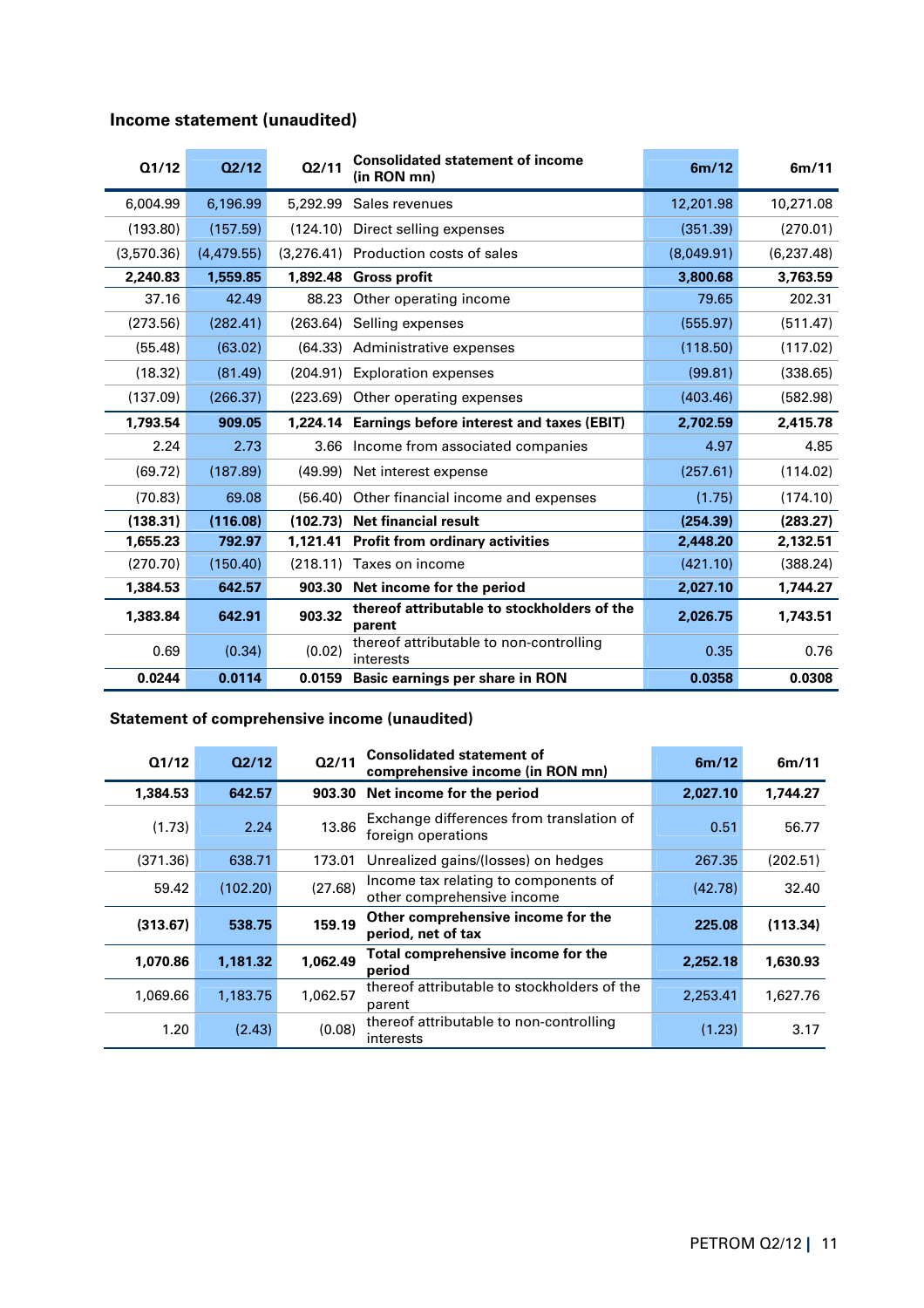## **Notes to the income statement**

#### **Second quarter 2012 (Q2/12) vs. second quarter 2011 (Q2/11)**

Consolidated sales in Q2/12 increased by 17% compared to Q2/11, amounting to RON 6,197 mn, driven by higher oil and product prices influenced significantly by the RON devaluation against USD, partially offset by lower gas quantities sold. R&M represented 85% of total consolidated sales, G&P accounted for 11% and E&P for approximately 4% (sales in E&P being largely intra-group sales rather than thirdparty sales).

The Group's EBIT amounted to RON 909 mn, 26% below the result recorded in Q2/11 (RON 1,224 mn), mainly driven by the six-week-long shutdown at the Petrobrazi refinery, special charges related to restructuring provisions and the negative effect from consolidation due to high stocks of crude generated by the refinery shutdown, which was partially offset by lower exploration expenses, as in Q2/11 the exploration license for the Kultuk field in Kazakhstan was impaired. Clean CCS EBIT of RON 1,059 mn is 16 % below the value of RON 1,266 mn recorded in Q2/11. The clean CCS EBIT is stated after eliminating inventory holding losses of RON (22) mn and special expenses of RON 128 mn.

The net financial result of RON (116) mn is slightly lower compared to the net financial loss recorded in Q2/11 amounting to RON (103) mn. The positive impact related to loans given by Petrom to its Kazakh subsidiaries, generated by the significant devaluation of RON against USD over the period, was more than offset by higher net interest expenses resulting from the discounting effect of receivables and unwinding of provisions.

The profit from ordinary activities amounted to RON 793 mn and the corporate income tax was RON 150 mn in Q2/12. Current taxes on the Group's income were RON 197 mn and deferred tax expenses amounted to a negative value of RON (47) mn. The effective tax rate in Q2/12 was 19%.

Net income attributable to stockholders (i.e. net income attributable to stockholders of the parent) was RON 643 mn, 29% lower than Q2/11 at RON 903 mn. Clean CCS net income attributable to stockholders was RON 769 mn. EPS was RON 0.0114 in Q2/12, versus RON 0.0159 in Q2/11, while clean CCS EPS was RON 0.0136, compared to RON 0.0165 in Q2/11.

## **Second quarter 2012 (Q2/12) vs. first quarter 2012 (Q1/12)**

Compared to Q1/12, sales slightly increased by 3%, mainly due to higher volumes of petroleum products sold, partially offset by the decrease of gas volumes sold. EBIT decreased significantly by 49% to RON 909 mn (Q1/12 RON 1,794 mn), this sharp decrease being the combined result of the lower R&M result and higher exploration expenses resulting mainly from impairment of unsuccessful exploration wells. Additional burden on EBIT in Q2/12 comes from the increase of special charges with restructuring provisions. Clean CCS EBIT dropped down by 36% from the Q1/12 value of RON 1,646 mn. The net financial result improved by 16% from RON (138) mn due to FX gains, partially offset by higher interest charges related to receivables discounting. Further to the profit from ordinary activities, corporate income tax amounted to RON 150 mn (Q1/12: RON 271 mn). The effective corporate tax rate increased to 19% (Q1/12: 16%) due to higher deferred tax charges in Kazakhstan. Net income attributable to stockholders was RON 643 mn, 54% lower than the RON 1,384 mn in Q1/12. A lower decrease of 39% affected also the clean CCS net income attributable to stockholders, leading to a result of RON 769 mn (Q1/12: RON 1,260 mn).

#### **January to June 2012 (6m/12) vs. January to June 2011 (6m/11)**

Consolidated sales for 6m/12 increased by 19% compared to 6m/11, to RON 12,202 mn, mainly driven by high crude and product prices. R&M represented 80% of total consolidated sales, G&P accounted for 16% and E&P for approximately 4% (sales in E&P being largely intra-group sales rather than third party sales).

The Group's EBIT amounted to RON 2,703 mn, 12% higher than 6m/11, mainly due to the positive price environment and lower exploration expenses in both Romania and Kazakhstan (impairment of the Kultuk exploration license in 6m/11).

Clean CCS EBIT increased to RON 2,705 mn in 6m/12. Clean CCS EBIT is stated after eliminating net special expenses of RON 128 mn and inventory holding gains of RON 125 mn.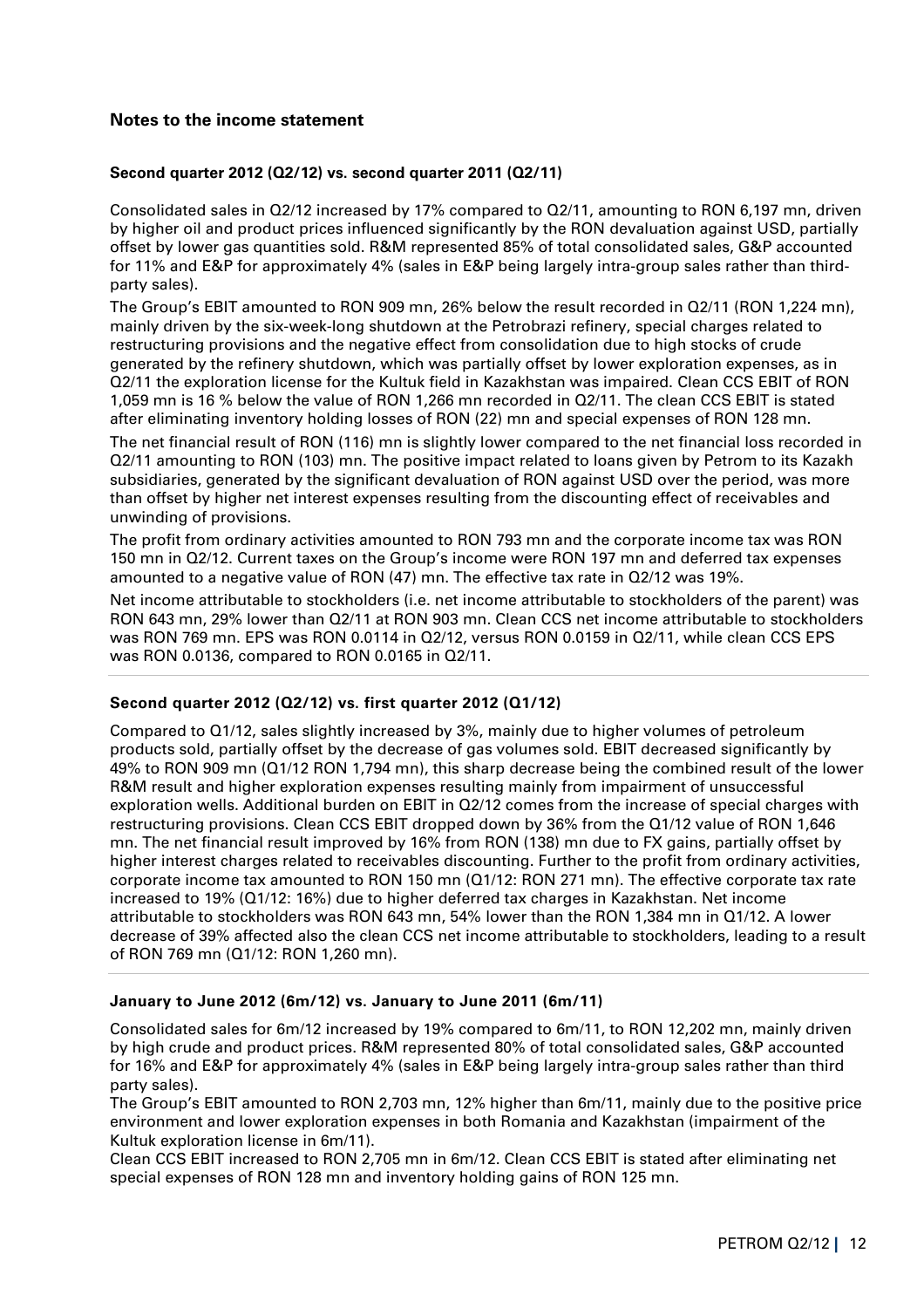The net financial result of RON (254) mn was positively influenced by FX effects, mainly related to USD loans given by Petrom to its Kazakh subsidiaries due to the appreciation of USD against RON in 6m/12 compared to the devaluation of USD in 6m/11. However, positive FX effects related to USD loans to Kazakh subsidiaries were partially offset by the increase in interest costs and negative FX effects related to the EUR bank loans as EUR appreciated against RON in 6m/12.

As a consequence of the increase in profits from ordinary activities in 6m/12 to RON 2,448 mn, the corporate tax charge also recorded an increase to RON 421 mn. The effective corporate tax rate was 17% (6m/11: 18%).

Net income attributable to stockholders (i.e. net income attributable to stockholders of the parent) was RON 2,027 mn, higher compared to 6m/11 (RON 1,744 mn). Clean CCS net income attributable to stockholders was RON 2,029 mn, 14% higher compared to 6m/11 (RON 1,776 mn). EPS was RON 0.0358 in 6m/12 (6m/11: RON 0.0308) and clean CCS EPS was RON 0.0358 (6m/11: RON 0.0314).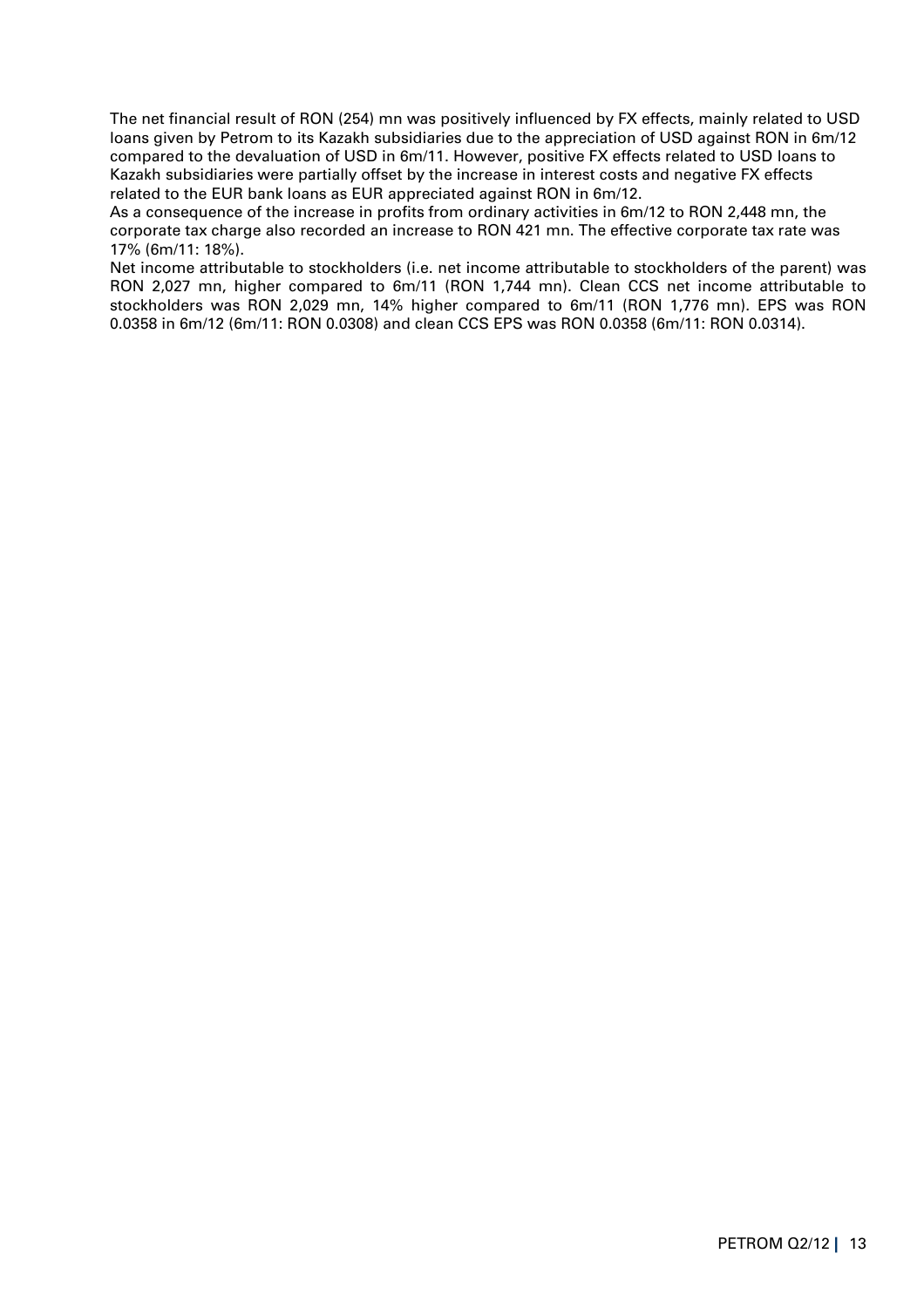| <b>Consolidated statement of financial position (in RON mn)</b>                | June 30, 2012 Dec 31, 2011 |                    |
|--------------------------------------------------------------------------------|----------------------------|--------------------|
| <b>Assets</b>                                                                  |                            |                    |
|                                                                                |                            |                    |
| Intangible assets                                                              | 1,035.23                   | 1,120.98           |
| Property, plant and equipment                                                  | 27,665.35                  | 26,334.28          |
| Investments in associated companies                                            | 42.23                      | 40.91              |
| Other financial assets                                                         | 2,877.94                   | 2,669.22           |
| Other assets                                                                   | 24.46                      | 48.90              |
| Deferred tax assets                                                            | 825.92                     | 807.22             |
| <b>Non-current assets</b>                                                      | 32,471.13                  | 31,021.51          |
|                                                                                |                            |                    |
| Inventories                                                                    | 2,518.91                   | 2,349.04           |
| Trade receivables                                                              | 1,736.34                   | 1,825.72           |
| Other financial assets                                                         | 203.02                     | 112.10             |
| Other assets                                                                   | 408.52                     | 349.79             |
| Cash and cash equivalents                                                      | 336.11                     | 753.84             |
| Non-current assets held for sale                                               | 171.80                     | 76.44              |
| <b>Current assets</b>                                                          | 5,374.70                   | 5,466.93           |
|                                                                                |                            |                    |
| <b>Total assets</b>                                                            | 37,845.83                  | 36,488.44          |
|                                                                                |                            |                    |
| <b>Equity and liabilities</b>                                                  |                            |                    |
| Capital stock                                                                  | 18,983.37                  | 18,983.37          |
| Reserves                                                                       | 2,616.48                   | 2,119.03           |
| Stockholders' equity                                                           | 21,599.85                  | 21,102.40          |
| Non-controlling interests                                                      | (27.03)                    | (25.79)            |
| <b>Equity</b>                                                                  | 21,572.82                  | 21,076.61          |
|                                                                                | 196.93                     | 195.23             |
| Provisions for pensions and similar obligations<br>Interest-bearing debts      | 2,489.38                   |                    |
|                                                                                |                            | 2,173.30           |
| Provisions for decommissioning and restoration obligations<br>Other provisions | 6,110.29                   | 5,897.65           |
|                                                                                | 854.06                     | 860.09             |
| <b>Other financial liabilities</b>                                             | 105.49                     | 148.54             |
| Deferred tax liabilities                                                       | 27.47                      | 12.27              |
| <b>Non-current liabilities</b>                                                 | 9,783.62                   | 9,287.08           |
| Trade payables                                                                 |                            |                    |
| Interest-bearing debts                                                         | 3,117.45<br>884.47         | 2,982.58<br>463.95 |
|                                                                                |                            |                    |
| Current income tax payable<br>Other provisions and decommissioning             | 189.16                     | 276.05             |
| Other financial liabilities                                                    | 1,185.43                   | 1,311.45           |
| <b>Other liabilities</b>                                                       | 406.38                     | 479.16             |
|                                                                                | 637.77                     | 611.56             |
| Liabilities associated with assets held for sale                               | 68.73                      |                    |
| <b>Current liabilities</b>                                                     | 6,489.39                   | 6,124.75           |
| <b>Total equity and liabilities</b>                                            | 37,845.83                  | 36,488.44          |
|                                                                                |                            |                    |

# **Statement of financial position, capital expenditure and gearing (unaudited)**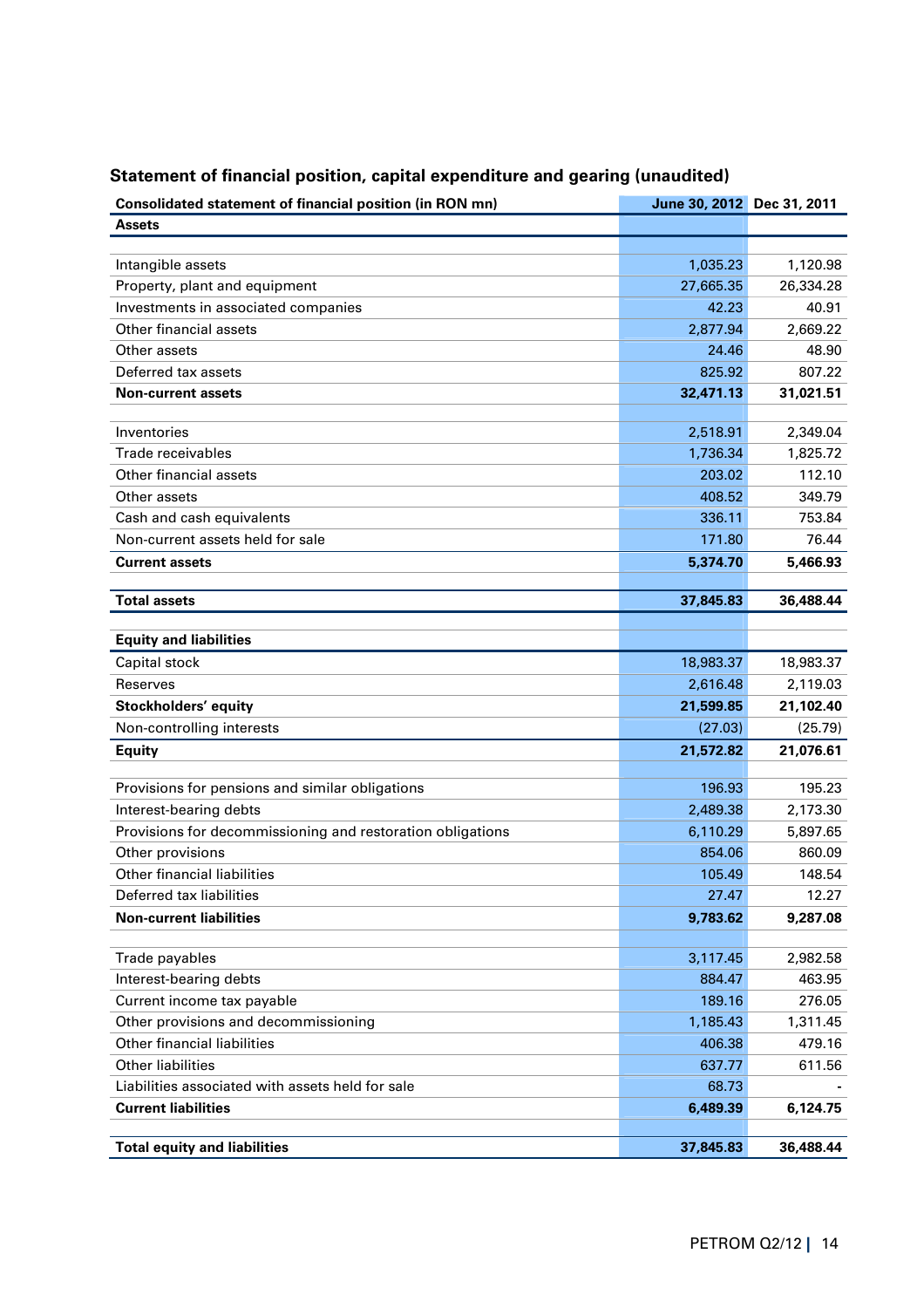## **Notes to the statement of the financial position as of June 30, 2012**

Capital expenditure increased to RON 2,328 mn (6m/11: RON 1,680 mn) driven by substantially higher CAPEX in E&P and R&M.

Investments in E&P activities (RON 1,584 mn) represented 68% of total CAPEX for the first six months in 2012 and were focused on activities related to drilling development wells, workover activities and sub-surface operations and surface facilities, as well as investments related to the Neptun Deep Water and Totea Deep projects.

Approximately 5% of investments were realized in G&P (RON 117 mn) and were mainly focused on the Brazi power plant, which started commercial operation on 1 August.

R&M investments (RON 601 mn) accounted for 26% of total investments in the first six months of 2012, mainly related to the Petrobrazi modernization program (including modernization of the crude and vacuum distillation unit and coker installation). In addition, investment funds were also directed to efficiency projects, as well as to legal and environmental compliance projects.

CAPEX for the Corporate & Other (Co&O) segment was RON 26 mn, mainly referring to investments directed to IT projects.

Compared to the year-end 2011, total assets increased by RON 1,358 mn, to RON 37,846 mn. The change was mainly driven by the net increase of RON 1,245 mn in property, plant and equipment and intangible assets, as the investments exceeded depreciation and impairments. Increases were recorded also for inventories (mainly higher crude oil stocks due to the shutdown of the Petrobrazi refinery) and financial assets (partially related to fair value of hedging contracts), but these were almost compensated by the decrease in cash and cash equivalents resulting mainly from dividend payments.

Equity increased to RON 21,573 mn as of June 30, 2012, as a result of the net profit generated in the current period, which was partially offset by the dividends distributed for the 2011 financial year (RON 1,756 mn). The Group's equity ratio $^{\rm 1}$  stood at 57% at the end of June 2012, slightly lower than the level in December 2011 (58%).

Total interest bearing debt increased from RON 2,637 mn as of December 31, 2011 to RON 3,374 mn as of June 30, 2012, mainly as a result of drawings made in Q2/12. Furthermore, interest bearing debt increased following the RON depreciation versus EUR between the end of 2011 and end of Q2/12.

The Group's liabilities other than interest bearing debt increased by RON 125 mn, mainly resulting from the increase in trade payables and decommissioning provision, which was partially offset by the decrease of other provisions and income tax liabilities.

Petrom Group's net debt<sup>2</sup> shows an increase to RON 3,109 mn, compared to RON 1,955 mn at the end of 2011. As of June 30, 2012, the gearing ratio<sup>3</sup> increased to 14.41%, from 9.28% in December 2011, being negatively influenced by the increase of net debt accrued by the decrease of cash and cash equivalents in the first six months of 2012.

 $^{\prime}$  Equity ratio is calculated as Equity/(total assets) x 100  $^{\prime}$ 

<sup>2</sup>Net debt is calculated as interest bearing debts including financial lease liability less cash and cash equivalents

 $^{\text{\textit{3}}}$  Gearing ratio is calculated as Net debt/(equity) x 100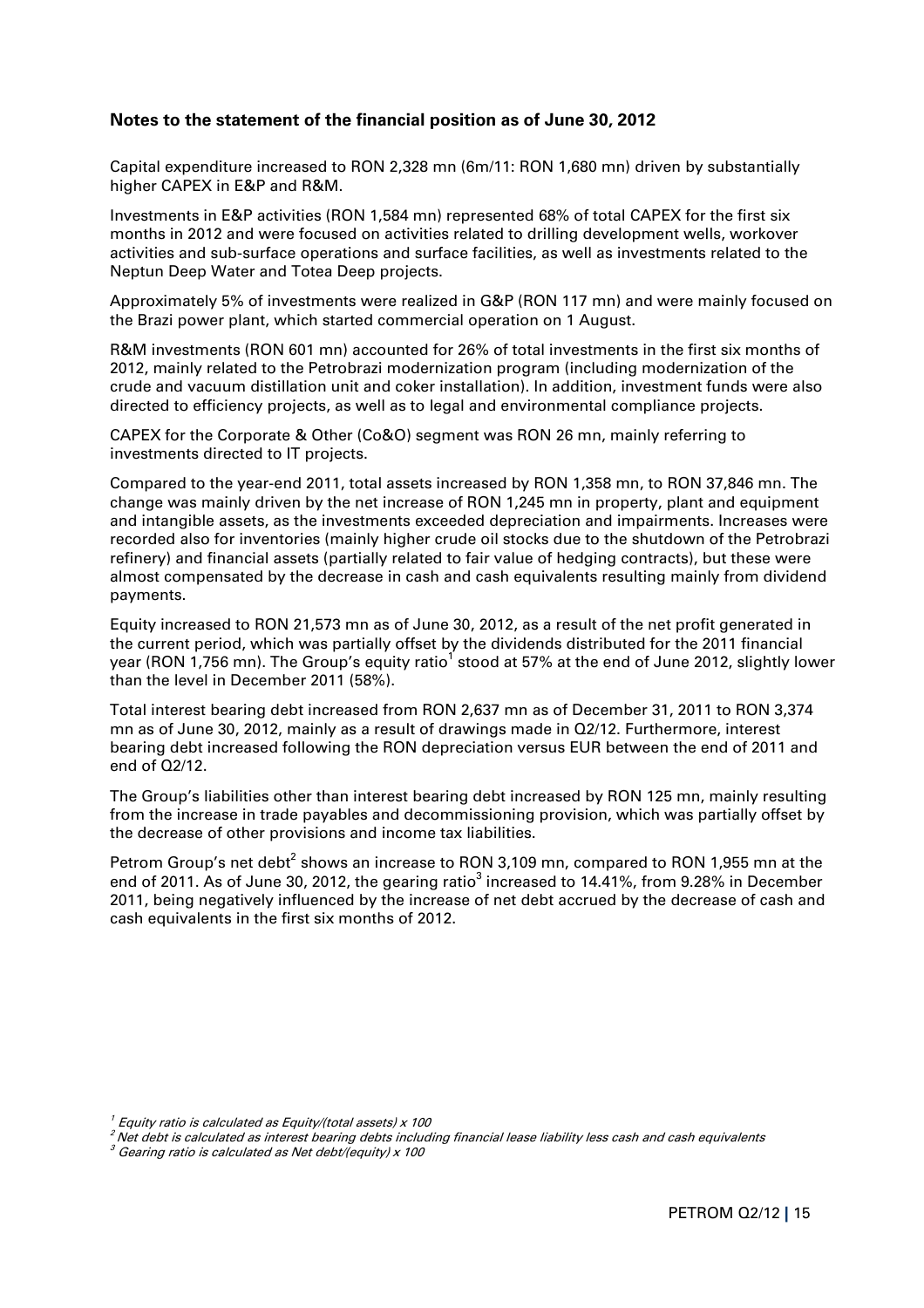|  | <b>Cash flows (unaudited)</b> |
|--|-------------------------------|
|  |                               |

| Q1/12      | Q2/12       |            | 02/11 Summarized statement of cash flows (in RON mn)            | 6m/12      | 6m/11       |
|------------|-------------|------------|-----------------------------------------------------------------|------------|-------------|
| 1,655.23   | 792.97      |            | 1,121.41 Profit before taxation                                 | 2,448.20   | 2,132.51    |
| (173.12)   | (164.40)    | (56.01)    | Net change in provisions                                        | (337.52)   | (76.31)     |
| (3.71)     | (5.46)      | 0.13       | Losses/(gains) on the disposal of non-current<br>assets         | (9.17)     | (10.33)     |
| 616.59     | 710.29      | 759.37     | Depreciation, amortization including write-ups                  | 1,326.88   | 1,435.55    |
| 220.84     | (52.84)     | 116.18     | Other adjustments                                               | 168.00     | 299.36      |
| 2,315.83   | 1,280.56    | 1,941.08   | <b>Sources of funds</b>                                         | 3,596.39   | 3,780.78    |
| (44.70)    | (166.36)    | 123.50     | (Increase)/decrease in inventories                              | (211.06)   | 103.23      |
| (168.15)   | 209.14      | 243.48     | (Increase)/decrease in receivables                              | 40.99      | 174.46      |
| 146.91     | 34.75       | 103.34     | (Decrease)/increase in liabilities                              | 181.66     | (362.37)    |
| 2.63       | (12.79)     | (19.99)    | Net interest received/(paid)                                    | (10.16)    | (11.10)     |
| (290.17)   | (261.32)    | (375.09)   | Tax on profit paid                                              | (551.49)   | (402.65)    |
|            |             |            |                                                                 |            |             |
| 1,962.35   | 1.083.98    | 2,016.32   | Net cash from operating activities                              | 3,046.33   | 3,282.35    |
| (1,263.48) | (1,234.86)  | (1,062.59) | Intangible assets and property, plant and<br>equipment          | (2,498.34) | (2,496.26)  |
| 11.09      | 15.06       | 5.64       | Proceeds from sale of non-current assets                        | 26.15      | 29.66       |
| (1,252.39) | (1,219.80)  | (1,056.95) | Net cash used in investing activities                           | (2,472.19) | (2,466.60)  |
| (1.25)     | 690.04      | 6.18       | (Decrease)/increase in borrowings                               | 688.79     | (980.37)    |
| (0.45)     | (1,685.35)  | (960.55)   | Dividends paid                                                  | (1,685.80) | (960.59)    |
| (1.70)     | (995.31)    | (954.37)   | Net cash from financing activities                              | (997.01)   | (1,940.96)  |
| 0.24       | 4.90        | 3.29       | Effect of exchange rate changes on cash and cash<br>equivalents | 5.14       | (17.67)     |
| 708.50     | (1, 126.23) | 8.29       | Net (decrease)/increase in cash and cash<br>equivalents         | (417.73)   | (1, 142.88) |
| 753.84     | 1,462.34    | 437.43     | Cash and cash equivalents at beginning of period                | 753.84     | 1,588.60    |

#### **Notes to the cash flows**

In 6m/12, free cash flow (defined as net cash from operating activities less net cash used in investing activities) showed an inflow of funds of RON 574 mn (6m/11: RON 816 mn). Free cash flow less dividend payments resulted in a cash outflow of RON 1,112 mn (6m/11: RON 145 mn).

The inflow of funds from profit before tax, adjusted for non-cash items such as depreciation, net change of provisions and other non-cash adjustments was RON 3,596 mn (6m/11: RON 3,781 mn). Net change in provisions shows a significant negative amount of RON 338 mn in 6m/12 mainly due to the payment of fines from the Competition Council amounting to RON 504 mn compensated by increase in other provisions, mainly unwinding of the decommissioning provision.

Net working capital, interest and taxes generated a cash outflow of RON 550 mn (6m/11: RON 498 mn).

Net cash flow from investing activities (outflow of RON 2,472 mn; 6m/11: RON 2,467 mn) mainly includes payments for investments in intangible assets and property, plant and equipment.

Net cash flow from financing activities shows an outflow of funds amounting to RON 997 mn (6m/11: outflow of RON 1,941 mn), mainly coming from payment of dividends for the amount of RON 1,686 mn, which was partially offset by the increase in loans drawn by OMV Petrom S.A. The net inflow of loans reflects the drawings from the third club deal and Raiffeisen Bank, which were larger than repayments made to the EBRD and to the Black Sea Trade and Development Bank in  $02/12.$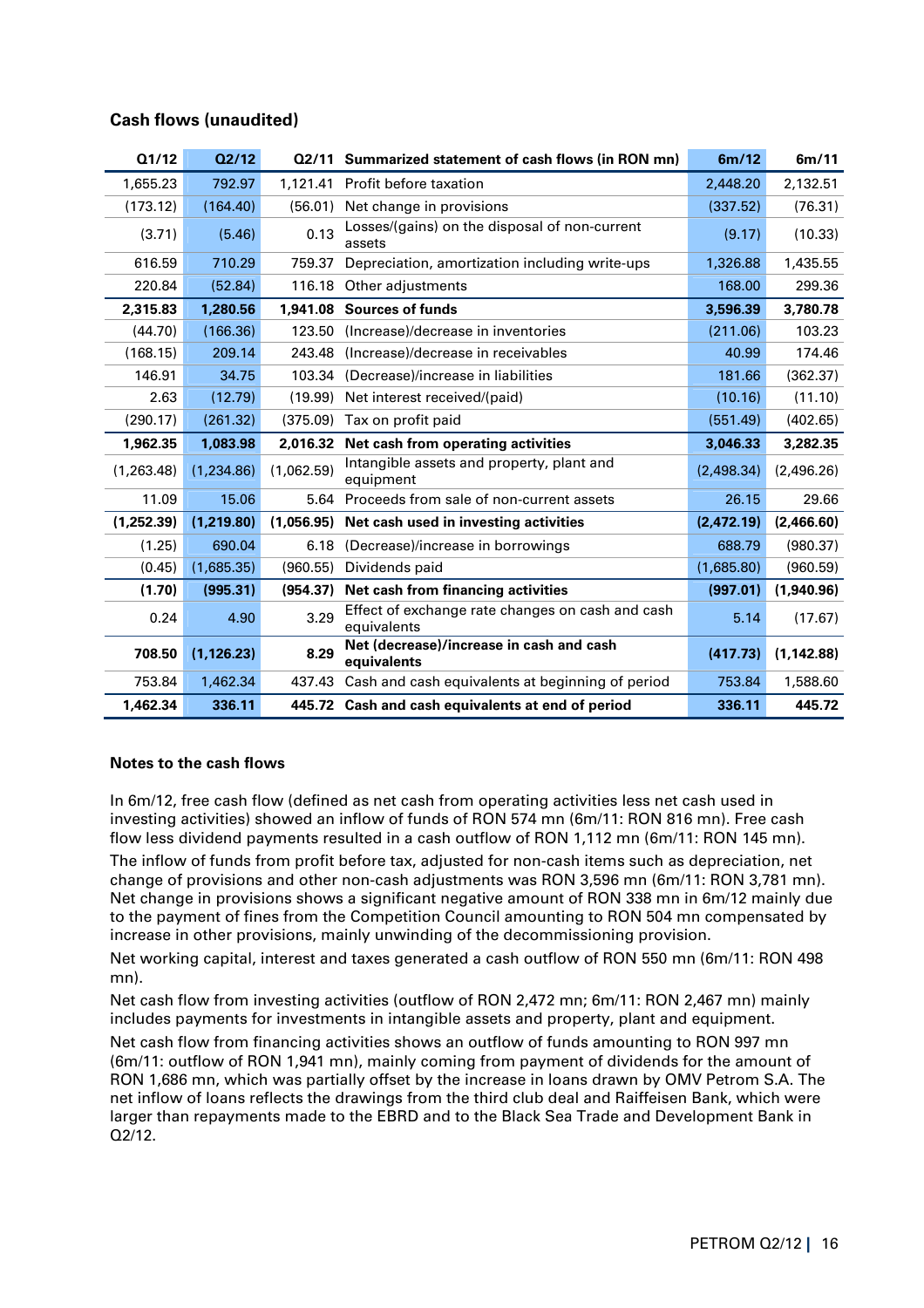## **Condensed statement of changes in equity (unaudited)**

| in RON mn                                    | <b>Share</b><br>capital | Revenue<br>reserves | Other<br>reserves | Treasurv<br>shares       | <b>Stockholders</b><br>' equity | Non-<br>controlling<br>interests | <b>Total</b><br>equity |
|----------------------------------------------|-------------------------|---------------------|-------------------|--------------------------|---------------------------------|----------------------------------|------------------------|
| <b>January 1, 2012</b>                       | 18,983.37               | 2,198.73            | (79.68)           | (0.02)                   | 21.102.40                       | (25.79)                          | 21,076.61              |
| Total comprehensive<br>income for the period | ۰.                      | 2.026.75            | 226.66            | -                        | 2.253.41                        | (1.23)                           | 2,252.18               |
| Dividends distribution                       |                         | (1,755.96)          |                   | $\overline{\phantom{a}}$ | (1,755.96)                      | (0.01)                           | (1,755.97)             |
| Purchase of own<br>shares                    |                         | ٠                   |                   | -                        |                                 |                                  |                        |
| Distribution of own                          |                         |                     |                   |                          |                                 |                                  |                        |
| shares                                       |                         | ٠                   |                   | -                        |                                 | $\overline{\phantom{0}}$         |                        |
| Change in non-<br>controlling interests      |                         |                     |                   |                          |                                 |                                  |                        |
| June 30, 2012                                | 18,983.37               | 2,469.52            | 146.98            | (0.02)                   | 21,599.85                       | (27.03)                          | 21,572.82              |

| in RON mn                                    | <b>Share</b><br>capital  | Revenue<br>reserves      | Other<br>reserves        | Treasurv<br>shares           | Stockholders'<br>equity | Non-<br>controlling<br><b>interests</b> | <b>Total</b><br>equity |
|----------------------------------------------|--------------------------|--------------------------|--------------------------|------------------------------|-------------------------|-----------------------------------------|------------------------|
| <b>January 1, 2011</b>                       | 18,983.37                | (555.42)                 | 57.65                    | (0.02)                       | 18,485.58               | (26.54)                                 | 18,459.04              |
| Total comprehensive income for<br>the period | $\overline{\phantom{0}}$ | 1.743.51                 | (115.75)                 |                              | 1.627.76                | 3.17                                    | 1,630.93               |
| Dividends distribution                       |                          | (1,002.60)               | $\overline{\phantom{a}}$ | -                            | (1,002.60)              | (0.08)                                  | (1,002.68)             |
| Purchase of own shares                       |                          | $\overline{\phantom{a}}$ | ٠                        | $\qquad \qquad \blacksquare$ |                         |                                         |                        |
| Distribution of own shares                   |                          | ۰.                       | -                        | -                            | -                       |                                         |                        |
| Change in non-controlling<br>interests       |                          | ۰.                       | $\overline{\phantom{a}}$ |                              |                         |                                         |                        |
| June 30, 2011                                | 18,983.37                | 185.49                   | (58.10)                  | (0.02)                       | 19,110.74               | (23.45)                                 | 19,087.29              |

 $^{\prime}$  Other reserves contain mainly exchange differences from the translation of foreign operations and unrealized gains and losses from hedges.

#### **Dividends**

At the Annual General Meeting of Shareholders held on April 27, 2012, the shareholders of OMV Petrom S.A. approved the distribution of dividends for the financial year 2011 for the amount of RON 1,756 mn. The payment of the dividends started on June 18, 2012.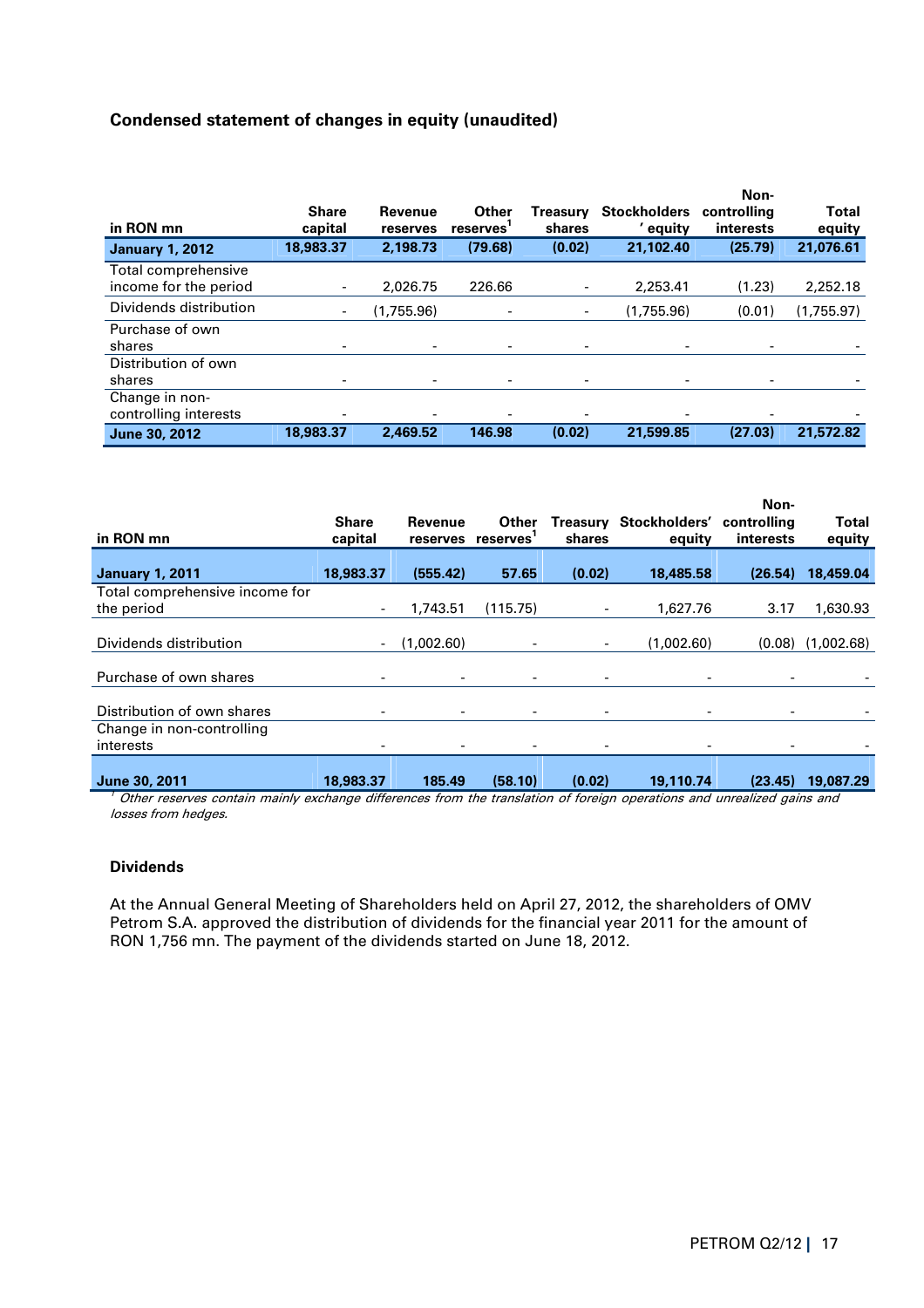## **Segment reporting**

## **Intersegmental sales**

| Q1/12    | Q2/12    | Q2/11    | $\Delta\%$ in RON mn         | 6m/12    | 6m/11    | Δ% |
|----------|----------|----------|------------------------------|----------|----------|----|
| 3,155,30 | 2,878.89 | 2.782.99 | 3 Exploration and Production | 6.034.19 | 5,469.21 | 10 |
| 125.11   | 96.04    | 99.72    | (4) Gas and Power            | 221.15   | 210.51   | 5  |
| 47.49    | 36.35    | 42.36    | (14) Refining and Marketing  | 83.84    | 82.94    |    |
| 131.43   | 143.11   | 66.12    | 116 Corporate and Other      | 274.54   | 202.93   | 35 |
| 3,459.33 | 3,154.39 | 2,991.19 | 5 Total                      | 6,613.72 | 5,965.59 | 11 |

## **Sales to external customers**

| Q1/12    | Q2/12    | 02/11    |      | $\wedge\%$ in RON mn              | 6m/12     | 6m/11     | $\Delta\%$ |
|----------|----------|----------|------|-----------------------------------|-----------|-----------|------------|
| 234.53   | 238.15   | 99.65    | 139  | <b>Exploration and Production</b> | 472.68    | 292.96    | 61         |
| 1,273.01 | 674.28   | 649.49   |      | 4 Gas and Power                   | 1.947.29  | 1.579.99  | 23         |
| 4,484.86 | 5,274.18 | 4,532.25 |      | 16 Refining and Marketing         | 9.759.04  | 8,380.94  | 16         |
| 12.58    | 10.39    | 11.60    | (10) | Corporate and Other               | 22.97     | 17.19     | 34         |
| 6,004.99 | 6,196.99 | 5,292.99 |      | Total                             | 12,201.98 | 10,271.08 | 19         |

## **Total sales**

| Q1/12    | Q2/12    | Q2/11    |    | $\Delta$ % in RON mn         | 6m/12     | 6m/11     | $\Delta\%$ |
|----------|----------|----------|----|------------------------------|-----------|-----------|------------|
| 3,389.83 | 3.117.04 | 2.882.64 |    | 8 Exploration and Production | 6,506.87  | 5.762.17  | 13         |
| 1,398.12 | 770.32   | 749.21   |    | 3 Gas and Power              | 2.168.44  | 1,790.50  | 21         |
| 4,532.35 | 5.310.53 | 4,574.61 |    | 16 Refining and Marketing    | 9.842.88  | 8.463.88  | 16         |
| 144.01   | 153.50   | 77.72    |    | 98 Corporate and Other       | 297.51    | 220.12    | 35         |
| 9,464.32 | 9,351,38 | 8,284.18 | 13 | Total                        | 18,815,70 | 16,236.67 | 16         |

## **Segment and Group profit**

| Q1/12    | Q2/12    | Q2/11    | $\Delta\%$ | in RON mn                                              | 6m/12    | 6m/11    | $\Delta\%$ |
|----------|----------|----------|------------|--------------------------------------------------------|----------|----------|------------|
| 1,704.18 | 1,192.02 | 1,170.42 | 2          | <b>EBIT Exploration and Production</b>                 | 2,896.20 | 2,431.03 | 19         |
| 136.27   | 28.88    | (9.26)   | n.m.       | <b>EBIT Gas and Power</b>                              | 165.15   | 24.04    | n.m.       |
| 86.43    | (197.67) | 56.68    | n.m.       | <b>EBIT Refining and Marketing</b>                     | (111.24) | 3.92     | n.m.       |
| (12.11)  | (36.61)  | (11.06)  | 231        | <b>EBIT Corporate and Other</b>                        | (48.72)  | (32.20)  | 51         |
| 1,914.77 | 986.62   | 1,206.78 | (18)       | <b>EBIT segment total</b>                              | 2,901.39 | 2,426.79 | 20         |
| (121.23) | (77.57)  | 17.36    | n.m.       | Consolidation: Elimination of<br>intercompany profits  | (198.80) | (11.01)  | n.m.       |
| 1,793.54 | 909.05   | 1,224.14 | (26)       | <b>Petrom Group EBIT</b>                               | 2,702.59 | 2,415.78 | 12         |
| (138.31) | (116.08) | (102.73) | 13         | <b>Net financial result</b>                            | (254.39) | (283.27) | (10)       |
| 1,655,23 | 792.97   | 1.121.41 | (29)       | <b>Petrom Group profit from</b><br>ordinary activities | 2,448.20 | 2,132.51 | 15         |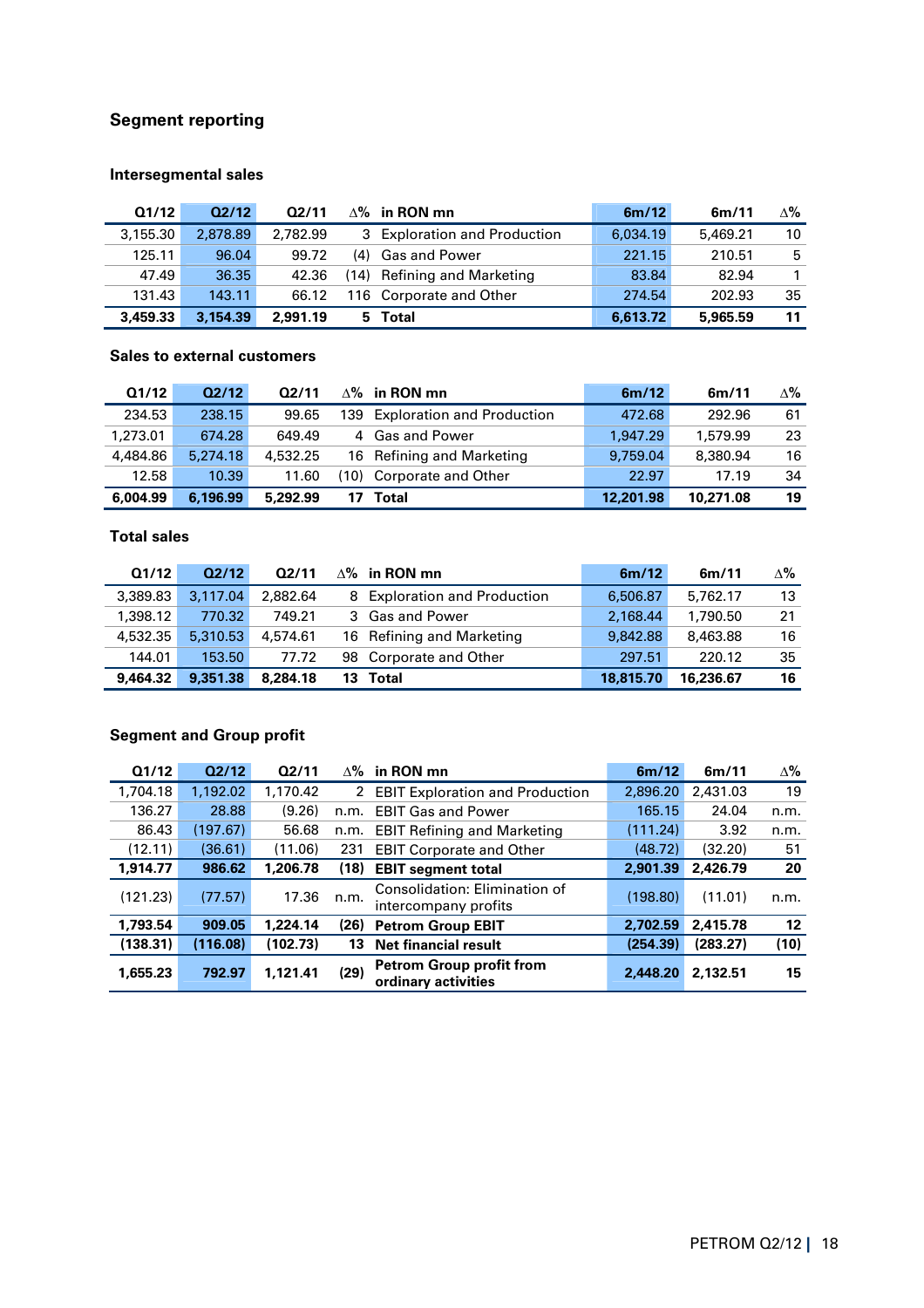## **Assets<sup>1</sup>**

| in RON mn                         | June 30, 2012 | Dec 31, 2011 |
|-----------------------------------|---------------|--------------|
| <b>Exploration and Production</b> | 19,555,11     | 18,716.01    |
| <b>Gas and Power</b>              | 3.097.31      | 2.930.96     |
| <b>Refining and Marketing</b>     | 5,340.09      | 5,079.04     |
| Corporate and Other               | 708.07        | 729.25       |
| <b>Total</b>                      | 28,700.58     | 27,455.26    |

 $^{\prime}$  Segment assets consist of intangible assets and property, plant and equipment

## **Other notes**

## **Significant transactions with related parties**

Business transactions in the form of supplies of goods and services take place on a constant and regular basis with companies from OMV Group such as OMV Supply & Trading AG and OMV Refining & Marketing GmbH.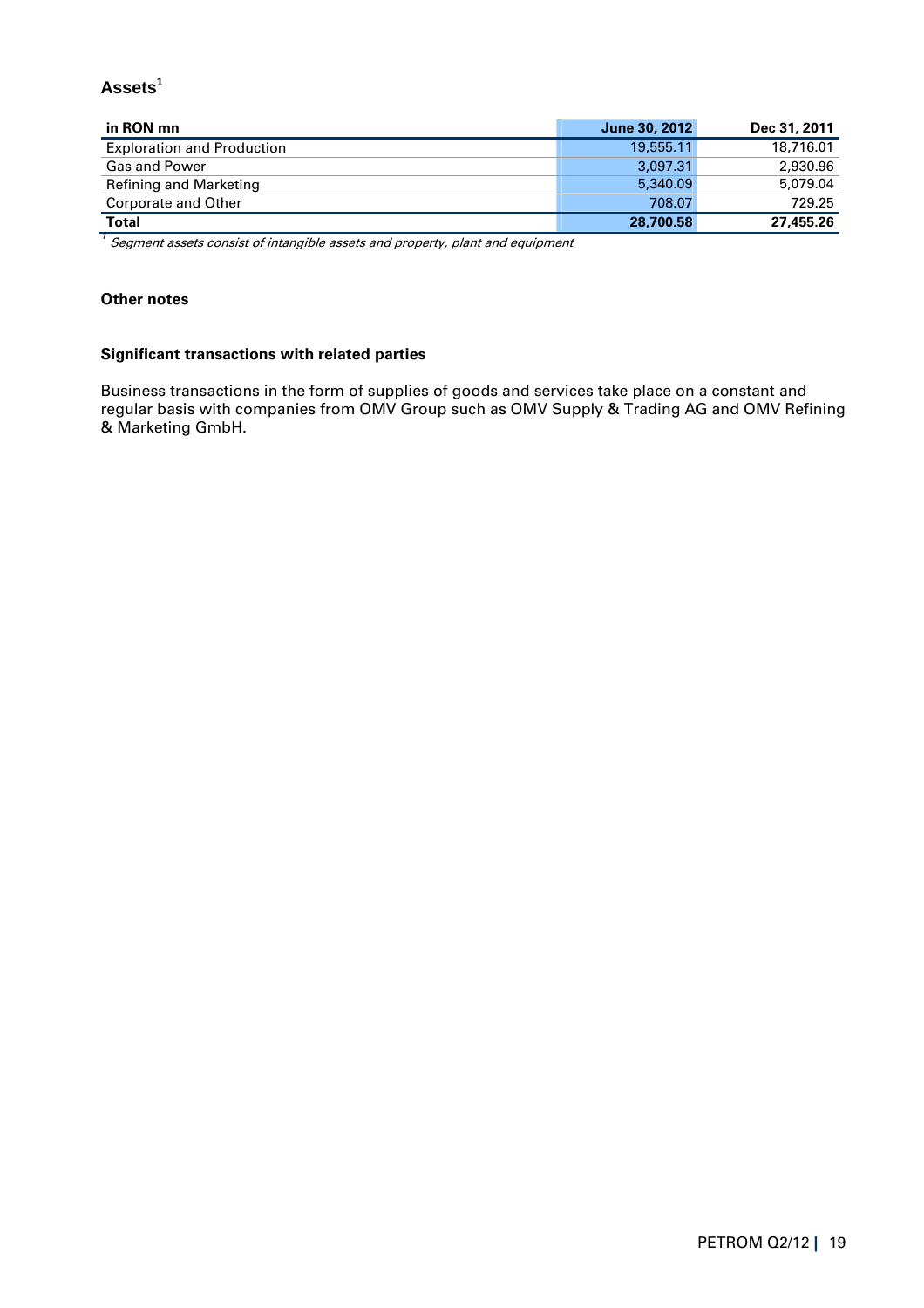## **Declaration of the management**

We confirm to the best of our knowledge that the condensed interim financial statements for the sixmonth period ended June 30, 2012, prepared in accordance with the International Financial Reporting Standards, offer a true and fair view of Petrom Group's assets, liabilities, financial position and profit or loss of the Group as required by the applicable accounting standards and that the statements of operations and the information presented in this report give a true and fair view of important events that have occurred during the first six months of the financial year and their impact on the condensed interim financial statements.

**Bucharest, August 8, 2012** 

**The Executive Board** 

**Mariana Gheorghe Daniel Turnheim Chief Executive Officer** 

Johann Pleininger **Hilmar Kroat-Reder** (Johann Pleininger and Mergan **Hilmar Kroat-Reder** (Johann Plein Anthony Morgan **Member of the Exe**<br>Member of the Executive Board (Member of the Executive Board (Member of the Exe **Exploration & Production** 

- Venuite

/ Good-Led

**President of the Executive Board Community Community President of the Executive Board President of the Executive Board** 

Jean Co

**Member of the Executive Board Member of the Executive Board Cas & Power Common Common Board Cas & Power Common** 

Nil Morgan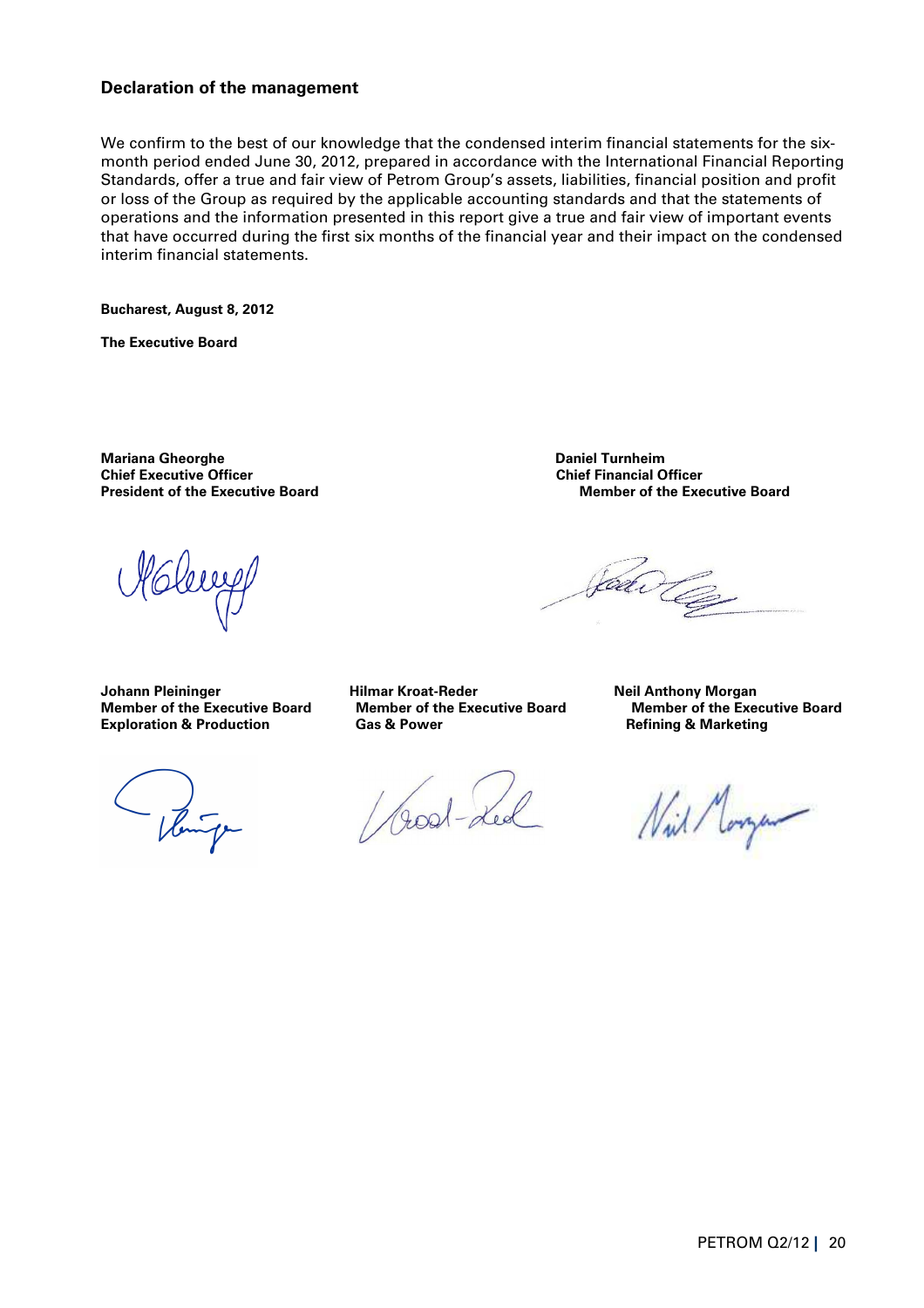#### **Abbreviations and definitions**

| <b>ANRE</b>                                                                                              | Romanian Energy Regulatory Authority                                                                                                                                                                                                                                                                                                                                                                                                                                                                            |
|----------------------------------------------------------------------------------------------------------|-----------------------------------------------------------------------------------------------------------------------------------------------------------------------------------------------------------------------------------------------------------------------------------------------------------------------------------------------------------------------------------------------------------------------------------------------------------------------------------------------------------------|
| bbl                                                                                                      | barrel(s), i.e. 159 liters                                                                                                                                                                                                                                                                                                                                                                                                                                                                                      |
|                                                                                                          | billion cubic feet; 1,000 standard cubic meters = 35.3147 bcf for Romania or                                                                                                                                                                                                                                                                                                                                                                                                                                    |
| bcf                                                                                                      | 34.7793 bcf for Kazakhstan                                                                                                                                                                                                                                                                                                                                                                                                                                                                                      |
| boe                                                                                                      | barrels of oil equivalent                                                                                                                                                                                                                                                                                                                                                                                                                                                                                       |
| bn                                                                                                       | billion                                                                                                                                                                                                                                                                                                                                                                                                                                                                                                         |
| bcm                                                                                                      | billion cubic meters                                                                                                                                                                                                                                                                                                                                                                                                                                                                                            |
| cbm                                                                                                      | cubic meters                                                                                                                                                                                                                                                                                                                                                                                                                                                                                                    |
| CEO                                                                                                      | <b>Chief Executive Officer</b>                                                                                                                                                                                                                                                                                                                                                                                                                                                                                  |
| Co&O                                                                                                     | Corporate and Other                                                                                                                                                                                                                                                                                                                                                                                                                                                                                             |
| <b>CAPEX</b>                                                                                             | Capital expenditure                                                                                                                                                                                                                                                                                                                                                                                                                                                                                             |
| CCS                                                                                                      | Current cost of supply                                                                                                                                                                                                                                                                                                                                                                                                                                                                                          |
| <b>CFPS</b>                                                                                              | <b>Cash Flow Per Share</b>                                                                                                                                                                                                                                                                                                                                                                                                                                                                                      |
| <b>EBIT</b>                                                                                              | Earnings before interest and tax                                                                                                                                                                                                                                                                                                                                                                                                                                                                                |
| E&P                                                                                                      | <b>Exploration and Production</b>                                                                                                                                                                                                                                                                                                                                                                                                                                                                               |
| <b>EPS</b>                                                                                               | Earnings per share                                                                                                                                                                                                                                                                                                                                                                                                                                                                                              |
| <b>EUR</b>                                                                                               | Euro                                                                                                                                                                                                                                                                                                                                                                                                                                                                                                            |
| <b>FX</b>                                                                                                | Foreign Exchange                                                                                                                                                                                                                                                                                                                                                                                                                                                                                                |
| G&P                                                                                                      | <b>Gas and Power</b>                                                                                                                                                                                                                                                                                                                                                                                                                                                                                            |
| н                                                                                                        | Half year                                                                                                                                                                                                                                                                                                                                                                                                                                                                                                       |
| <b>IFRSs; IASs</b>                                                                                       | International Financial Reporting Standards; International Accounting Standards                                                                                                                                                                                                                                                                                                                                                                                                                                 |
| IT                                                                                                       | <b>Information Technology</b>                                                                                                                                                                                                                                                                                                                                                                                                                                                                                   |
| LTIR                                                                                                     | Lost Time Injury Rate                                                                                                                                                                                                                                                                                                                                                                                                                                                                                           |
| kboe/d                                                                                                   | Thousand barrels of oil equivalent per day                                                                                                                                                                                                                                                                                                                                                                                                                                                                      |
| kt                                                                                                       | thousand tons                                                                                                                                                                                                                                                                                                                                                                                                                                                                                                   |
| mn                                                                                                       | million                                                                                                                                                                                                                                                                                                                                                                                                                                                                                                         |
| <b>NBR</b>                                                                                               | National Bank of Romania                                                                                                                                                                                                                                                                                                                                                                                                                                                                                        |
| <b>NGL</b>                                                                                               | <b>Natural Gas Liquids</b>                                                                                                                                                                                                                                                                                                                                                                                                                                                                                      |
| n.a.                                                                                                     | not applicable                                                                                                                                                                                                                                                                                                                                                                                                                                                                                                  |
|                                                                                                          | not meaningful i.e. deviation exceeds (+/-)500% or comparison is made between                                                                                                                                                                                                                                                                                                                                                                                                                                   |
| n.m.                                                                                                     | positive and negative values                                                                                                                                                                                                                                                                                                                                                                                                                                                                                    |
| <b>OPEX</b>                                                                                              |                                                                                                                                                                                                                                                                                                                                                                                                                                                                                                                 |
| Q                                                                                                        |                                                                                                                                                                                                                                                                                                                                                                                                                                                                                                                 |
| <b>ROACE</b>                                                                                             |                                                                                                                                                                                                                                                                                                                                                                                                                                                                                                                 |
|                                                                                                          |                                                                                                                                                                                                                                                                                                                                                                                                                                                                                                                 |
|                                                                                                          |                                                                                                                                                                                                                                                                                                                                                                                                                                                                                                                 |
|                                                                                                          |                                                                                                                                                                                                                                                                                                                                                                                                                                                                                                                 |
|                                                                                                          |                                                                                                                                                                                                                                                                                                                                                                                                                                                                                                                 |
|                                                                                                          |                                                                                                                                                                                                                                                                                                                                                                                                                                                                                                                 |
|                                                                                                          |                                                                                                                                                                                                                                                                                                                                                                                                                                                                                                                 |
| t                                                                                                        |                                                                                                                                                                                                                                                                                                                                                                                                                                                                                                                 |
|                                                                                                          |                                                                                                                                                                                                                                                                                                                                                                                                                                                                                                                 |
|                                                                                                          |                                                                                                                                                                                                                                                                                                                                                                                                                                                                                                                 |
|                                                                                                          |                                                                                                                                                                                                                                                                                                                                                                                                                                                                                                                 |
|                                                                                                          |                                                                                                                                                                                                                                                                                                                                                                                                                                                                                                                 |
| <b>ROE</b><br><b>ROFA</b><br><b>RON</b><br>R&M<br>S.A.; S.R.L.<br><b>TOC</b><br>TWh<br><b>USD</b><br>yoy | <b>Operating Expenditures</b><br>quarter<br>Return On Average Capital Employed = NOPAT/Average Capital Employed<br>Return On Equity = Net Profit/Average Equity<br>Return On Fixed Assets = EBIT/Average Fixed Assets<br>Romanian leu<br><b>Refining and Marketing</b><br>Societate pe Actiuni (Joint-stock company); Societate cu Raspundere Limitata<br>(Limited liability company)<br>metric tons<br><b>Tasbulat Oil Corporation</b><br><b>Terawatt hours</b><br><b>United States dollar</b><br>Year-on-year |